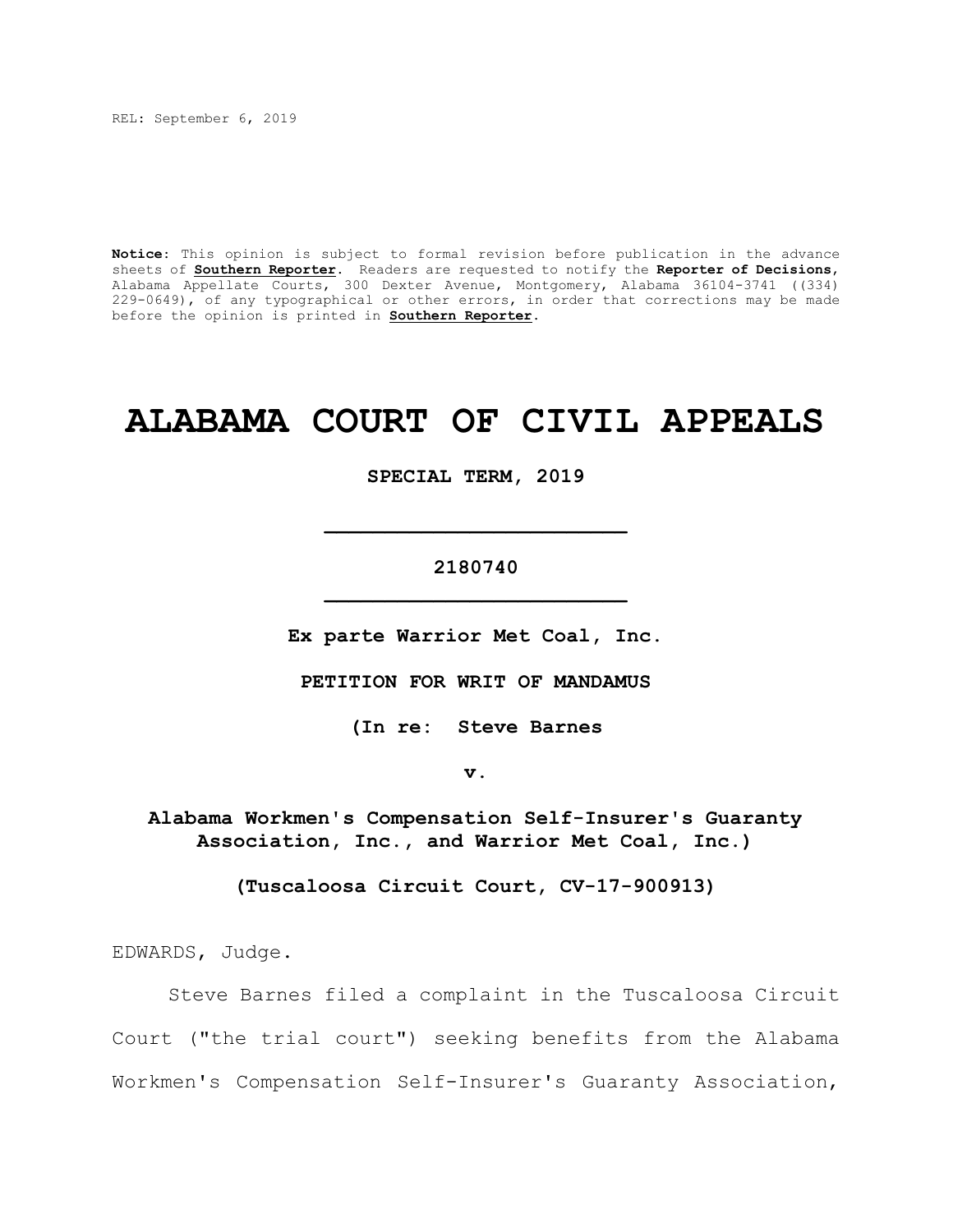Inc. ("the Guaranty Association"), and Warrior Met Coal, Inc. ("WMC"), under the Alabama Workers' Compensation Act ("the Act"), Ala. Code 1975, § 25–5–1 et seq. WMC has filed with this court a petition for a writ of mandamus in which it seeks a writ directing the trial court to vacate its order denying WMC's motion for a summary judgment and to enter an order granting that motion because, according to WMC, the trial court lacks subject-matter jurisdiction over Barnes's claim because his claim is not ripe.

### Facts and Procedural History

Based on the materials before us, Barnes worked for Jim Walter Resources, Inc. ("JWR"), from 1985 until approximately August 7, 2015, after which JWR declared bankruptcy and was determined to be insolvent. Thereafter, the Guaranty Association allegedly assumed responsibility for the payment of workers' compensation claims filed against JWR. Barnes's last employment with JWR was as a washerman at the "#5 mine."

WMC began operation of the #5 mine on April 1, 2016. In mid-April 2016, Barnes allegedly began his employment with WMC, working as an electrician at the #5 mine washer. On July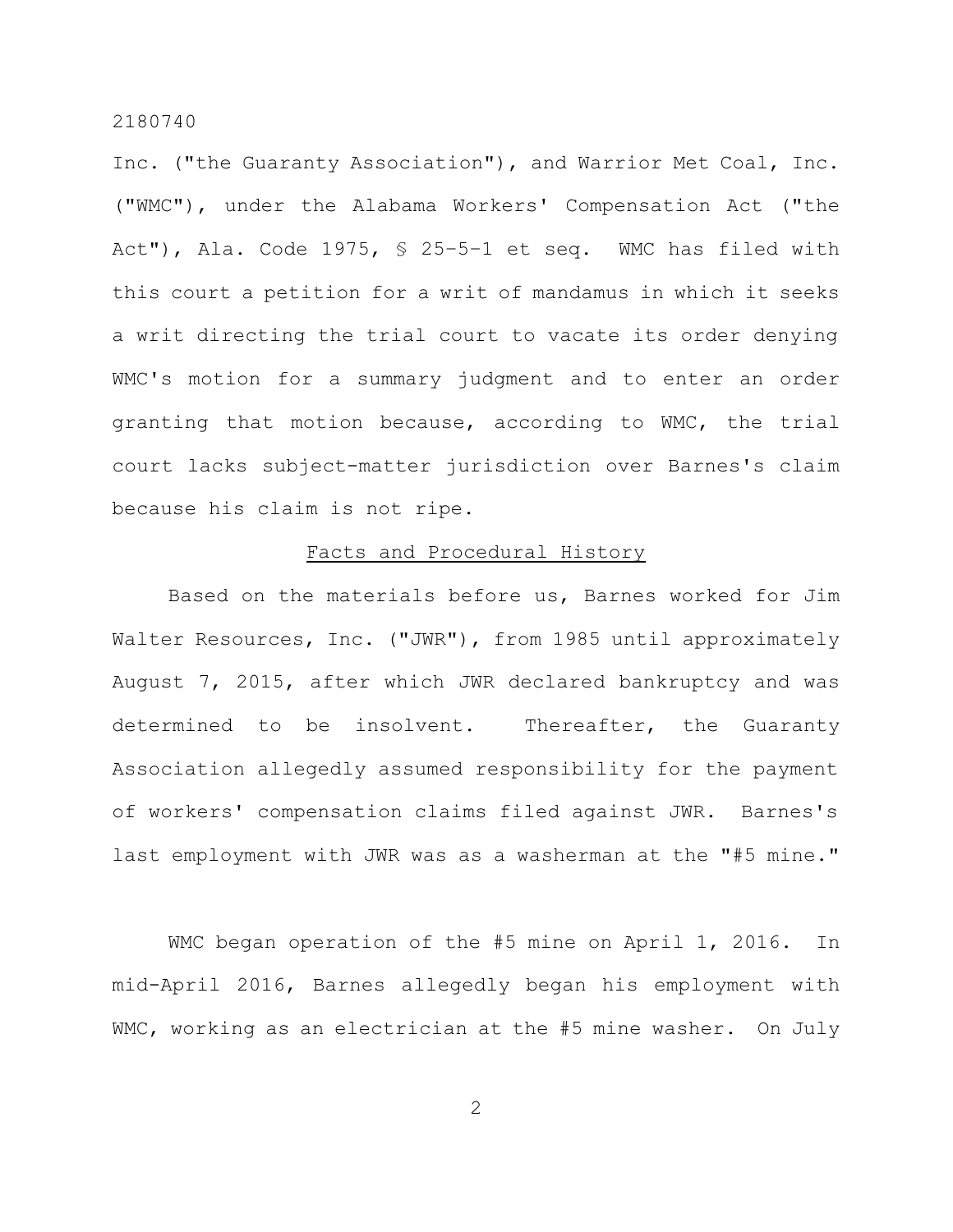28, 2017, Barnes filed a complaint in the trial court against the Guaranty Association and WMC for workers' compensation benefits. According to Barnes, as a result of his employment with JWR and WMC, he was repeatedly exposed to loud noises that caused hearing loss in both of his ears.<sup>1</sup> Barnes alleged that he was last exposed to the "injurious activities and/or occupational conditions" causing his hearing loss on July 25, 2017. Barnes also alleged that he "was receiving a weekly wage at all times relevant to" his complaint, and the materials before us do not indicate that Barnes has missed any time at work or lost any pay based on his alleged hearing loss. He apparently continues to work for WMC "as an electrician at the #5 [mine] washer," where, according to Barnes, he is "exposed to various noises, including, but not limited to, noises from rock screens, coal screens, motors, fans, pumps, belt lines, belt drive, decanters, dryers,

<sup>&</sup>lt;sup>1</sup>According to Barnes, "[WMC] and [the Guaranty Association] were named as defendants since [he] was not able to determine whether the hazards of his employment with [WMC] caused or increased the extent of his hearing loss or whether his hearing loss was solely caused by the hazards of his employment with JWR." However, the trial court has entered a summary judgment in favor of the Guaranty Association regarding Barnes's claims against it, and WMC consented to that summary judgment.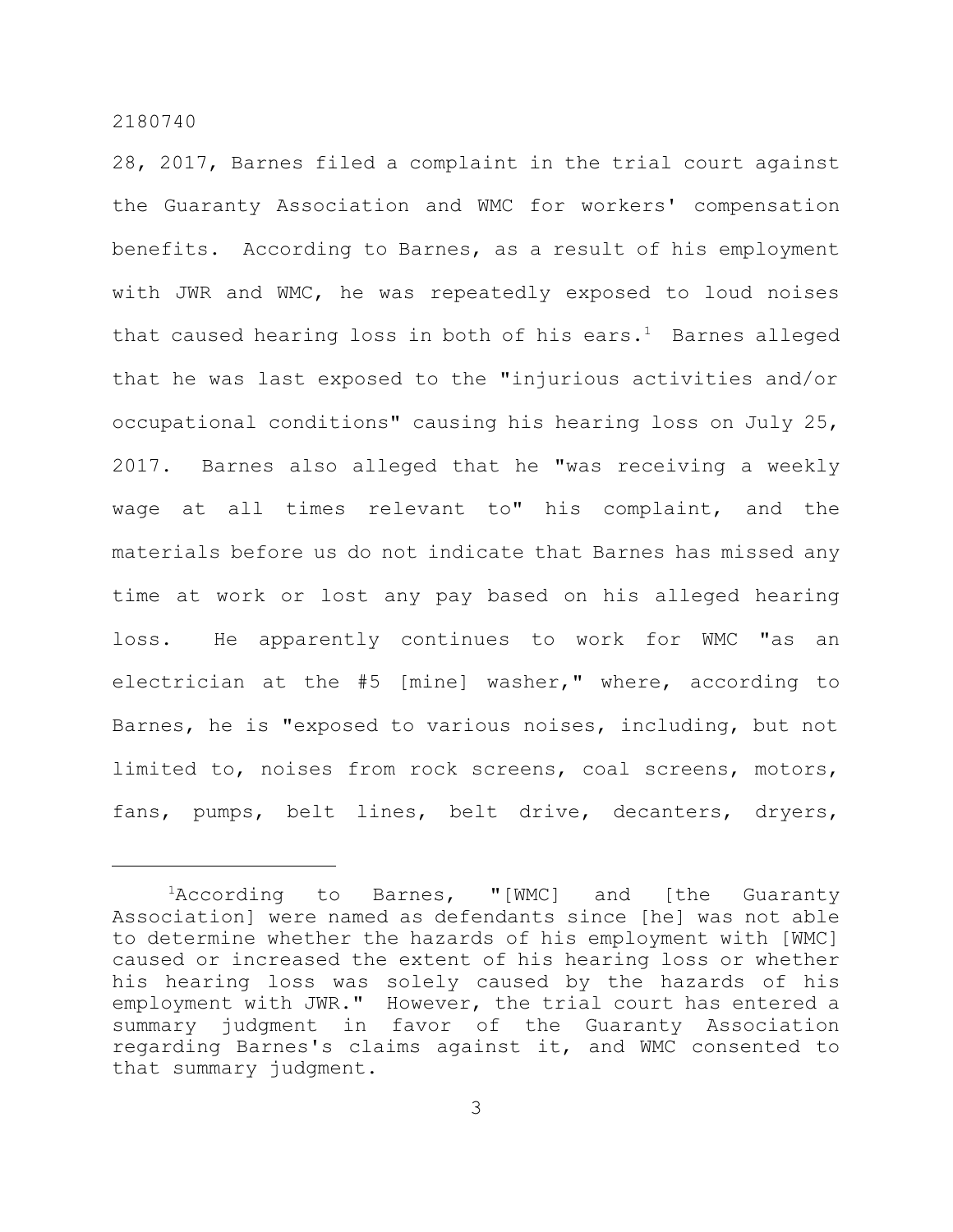feeders and air compressors," the same noises he allegedly was exposed to while working at the washer for JWR. According to Barnes, both WMC and JWR provided some form of hearing protection to him, but neither required employees to wear hearing protection. Nevertheless, Barnes purportedly used hearing protection when he was able to do so.

Barnes alleged that he had incurred medical expenses for his hearing loss, that such expenses would continue in the future, and, based on his answers to WMC's interrogatories, that at least some of his incurred medical expenses had not been paid by WMC. Barnes's complaint further alleged that he had suffered "temporary total disability and permanent partial and/or permanent total disability ... rendering [him] incapacitated" within the meaning of the Act. However, in his answers to WMC's interrogatories, Barnes stated that he was "not claiming any temporary total disability benefits at this time." In his response to WMC's interrogatory regarding "what permanent and partial disability [he was] claiming," Barnes stated: "I am claiming all benefits that I am entitled to for my bilateral hearing loss pursuant to the ... Act." In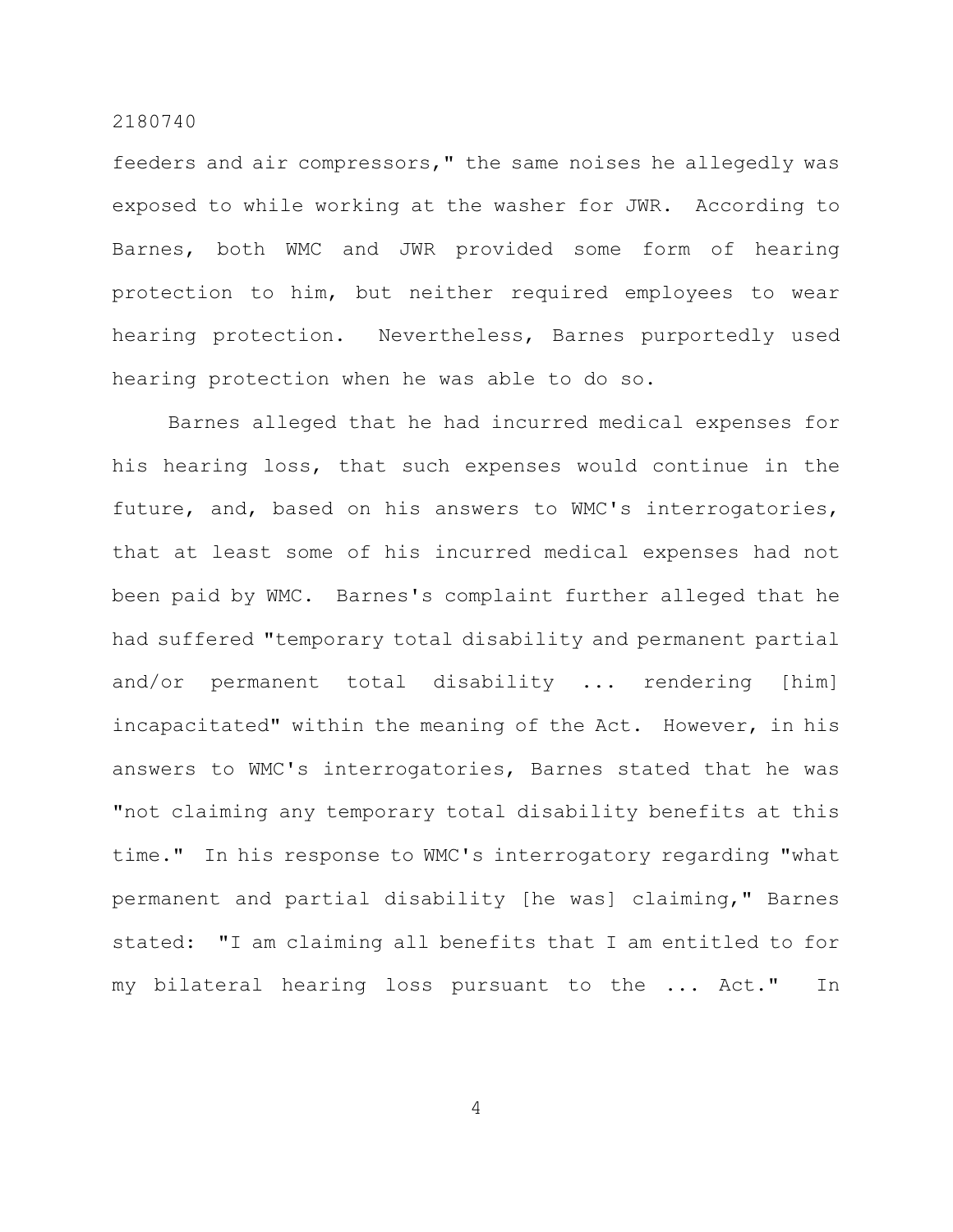response to WMC's interrogatory regarding any alleged loss of earning capacity, Barnes stated:

"[Barnes] objects to this interrogatory on grounds said interrogatory is not relevant to any party's claim or defense and not reasonably calculated to lead to the discovery of admissible evidence. Subject to these objections, [Barnes] is not aware of any lost earning capacity at this time but reserves the right to supplement this answer in accordance with the Alabama Rules of Civil Procedure and any Pre-Trial Order ...."

On December 11, 2018, WMC filed a motion for a summary judgment arguing that Barnes's claim for his alleged hearing loss was not ripe for adjudication because, according to WMC, Barnes could not establish his "date of injury" under Ala. Code 1975, § 25-5-117(b), because, WMC said, he continued to work for WMC and to be exposed to the same hazards that allegedly had caused his injury. Further, WMC contended, its conclusion regarding a lack of ripeness was supported by Ala. Code 1975, § 25-5-116(a), and the precedents thereunder that purportedly preclude any apportionment of benefits in an occupational-disease case. Further, WMC argued, Barnes continued to be exposed to the hazards that allegedly caused his hearing loss and, WMC said, "it can be presumed that ...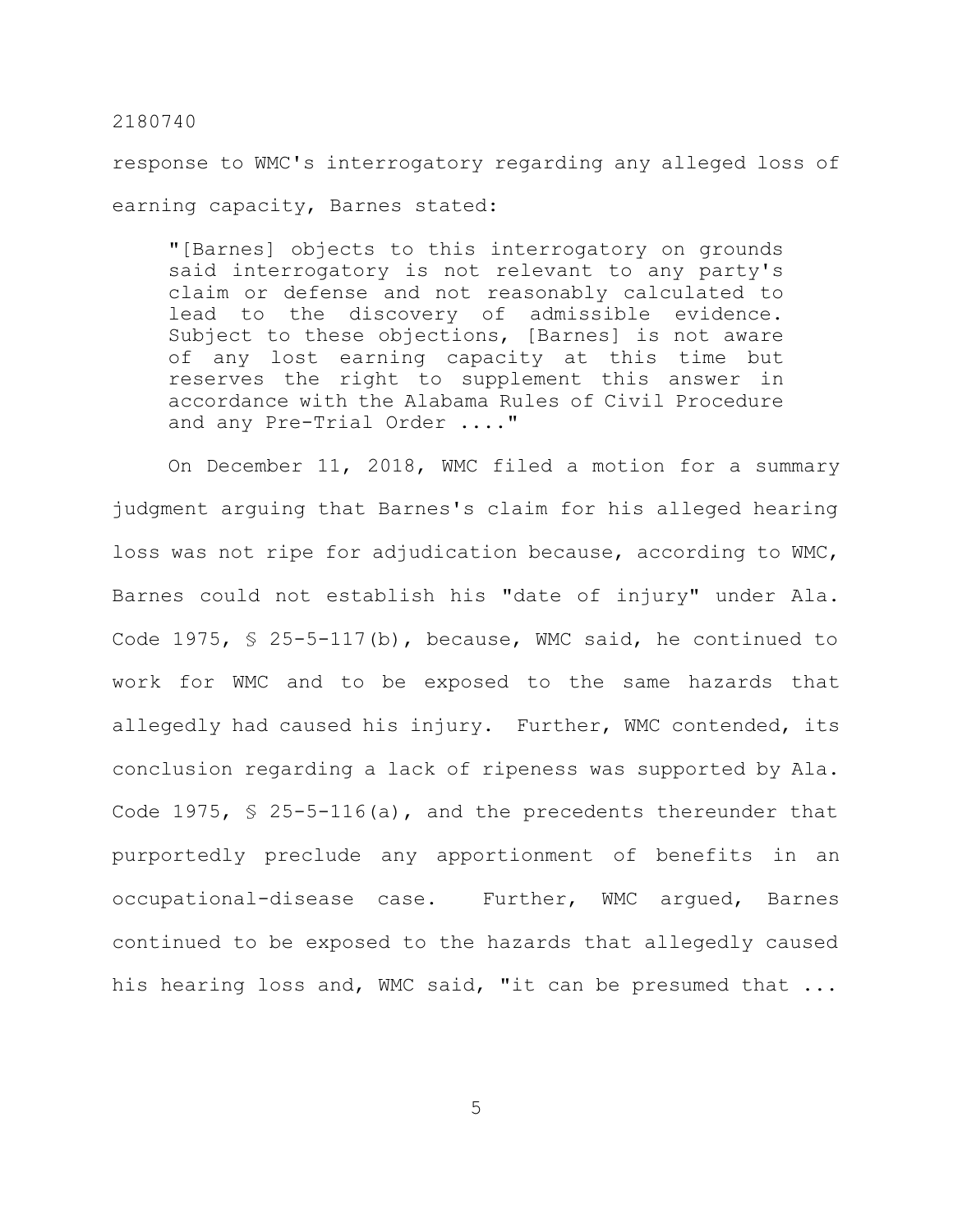the impairment caused by the hearing loss will increase." WMC continued:

"As the final alleged disability that may arise from the exposures cannot be established, it cannot be determined that there is no medical treatment that will improve that disability, nor can a final permanent impairment be established. Alabama Courts have long held that a permanent impairment cannot be established before a Plaintiff reaches [maximum medical improvement]."<sup>2</sup>

WMC's motion for a summary judgment concluded:

"[Barnes] has admitted that he is currently still exposed to the hazards of his alleged disease. As a result, he cannot establish a date of injury, cannot establish ... who will ultimately be liable for the disease, and cannot establish a final degree of impairment. As several fundamental elements of [Barnes's] claim cannot be adjudicated, [his] claim is not ripe, and should be dismissed, without prejudice, to refile when [he] can establish a date of loss."

Barnes filed a response opposing WMC's motion for a summary judgment. Barnes argued, in part, that he had reached maximum medical improvement ("MMI"), that issues of material

<sup>&</sup>lt;sup>2</sup>See G.UB.MK. Constructors v. Traffanstedt, 726 So. 2d 704, 709 (Ala. Civ. App. 1998) ("The date of [maximum medical improvement] indicates the date on which the claimant has reached such a plateau that there is no further medical care or treatment that could be reasonably anticipated to lessen the claimant's disability."); see also Alabama By-Prods. Corp. v. Lolley, 506 So. 2d 343, 344 (Ala. Civ. App. 1987).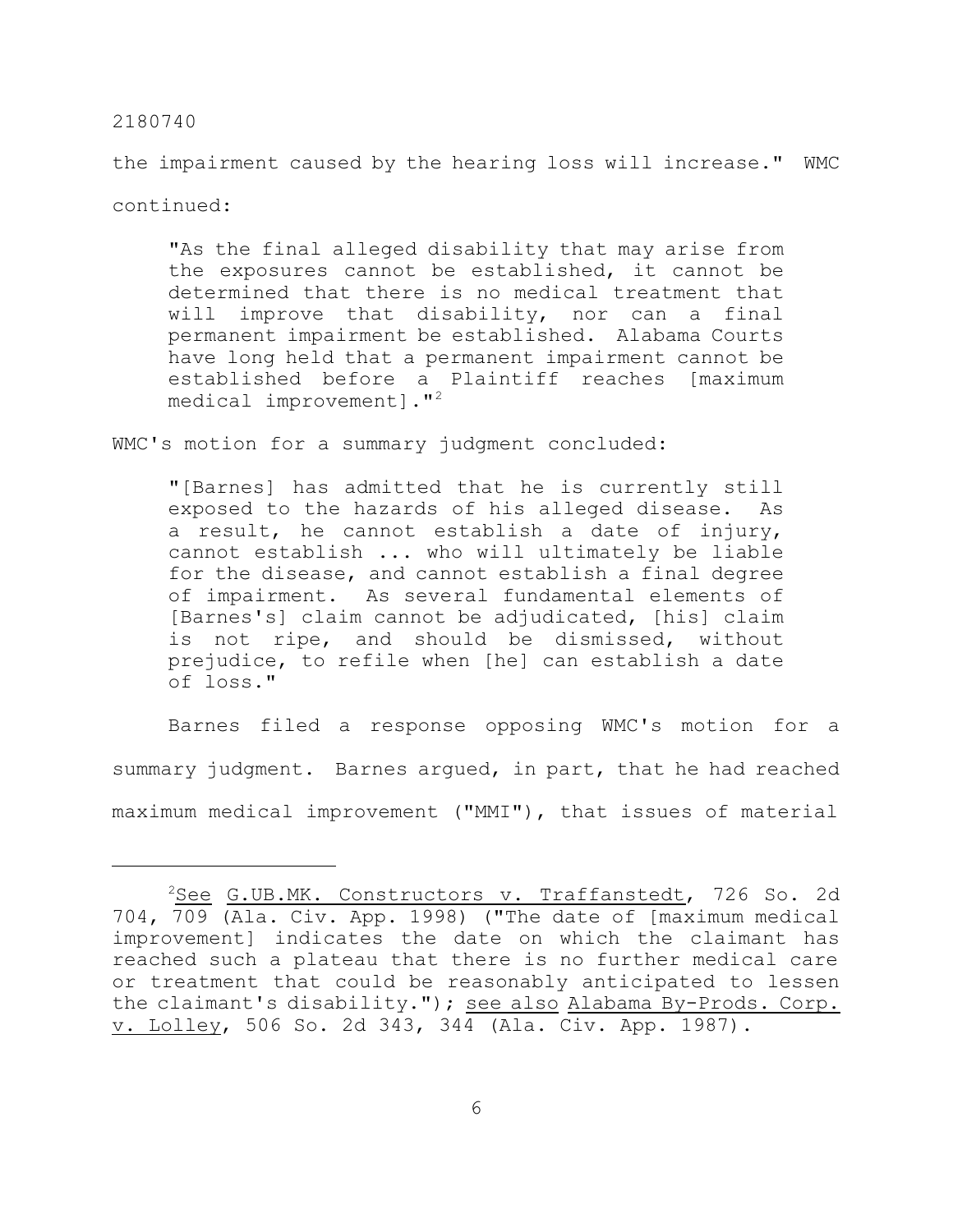fact precluded the entry of a summary judgment in favor of WMC, and that WMC had misinterpreted  $$ 25-5-117(b)$ . Among the materials Barnes submitted in support of his response opposing WMC's summary-judgment motion were his affidavit and an affidavit from Dr. Salem K. David, who allegedly performed all medical services associated with Barnes's purported hearing loss. Dr. David's affidavit included as an exhibit a letter from Sandra M. Hinman, the audiologist who evaluated Barnes for Dr. David. Hinman's letter states:

"[Barnes's] ideogram/test results reveal that he has a mild sensorineural hearing loss at 250 Hz - 500 Hz for the right ear and borderline normal hearing at 1000 Hz - 2000 Hz, dropping to a moderate to severe loss at 3000 Hz - 8000 Hz. For the left ear, he has a mild sensorineural hearing loss at 250 Hz - 500 Hz, and borderline normal hearing at 1000 Hz only, dropping to a varying loss at 2000 Hz - 3000 Hz, and a profound loss at 4000 Hz - 8000 Hz. His hearing loss is most likely a combination of age related and noise induced factors."

In Dr. David's affidavit, he averred that he had diagnosed Barnes "with bilateral sensorineural hearing loss" and that it was Dr. David's "opinion[] [that] the noise exposure in the mines has been a contributing factor in causing ... Barnes's hearing loss." Dr. David further averred:

"Sensorineural hearing loss, due to ongoing noise, is most often permanent and no further medical care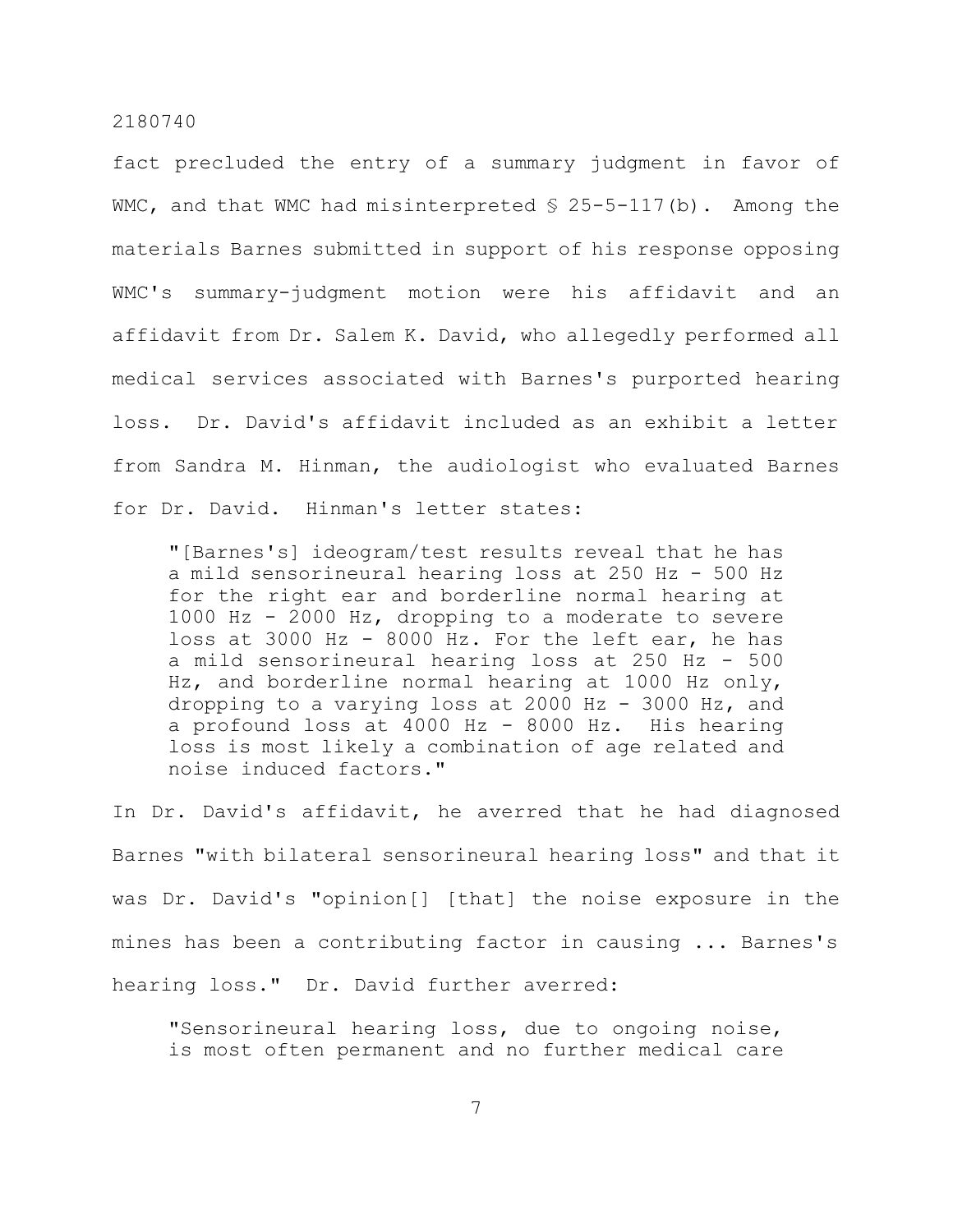or treatment could be reasonably anticipated to medically treat ... Barnes or lessen his impairment or disability. Continued unprotected exposure can cause further decrease in hearing from which ... Barnes is not expected to recover. After each injurious exposure, no further medical treatment will likely yield additional improvement or lessen his impairment or disability."

On May 4, 2019, the trial court entered an order denying WMC's motion for a summary judgment. WMC timely petitioned this court for a writ of mandamus.

## Standard of Review

"'Mandamus is a drastic and extraordinary writ, to be issued only where there is (1) a clear legal right in the petitioner to the order sought; (2) an imperative duty upon the respondent to perform, accompanied by a refusal to do so; (3) the lack of another adequate remedy; and (4) properly invoked jurisdiction of the court.'"

Ex parte Perfection Siding, Inc., 882 So. 2d 307, 309-10 (Ala. 2003) (quoting Ex parte Integon Corp., 672 So. 2d 497, 499 (Ala. 1995)). "Subject to certain narrow exceptions ..., because an 'adequate remedy' exists by way of an appeal, the denial of ... a motion for a summary judgment is not reviewable by petition for writ of mandamus." Ex parte Liberty Nat'l Life Ins. Co., 825 So. 2d 758, 761–62 (Ala. 2002); see also Ex parte University of S. Alabama, 183 So. 3d 915, 918 (Ala. 2016). One of those narrow exceptions is when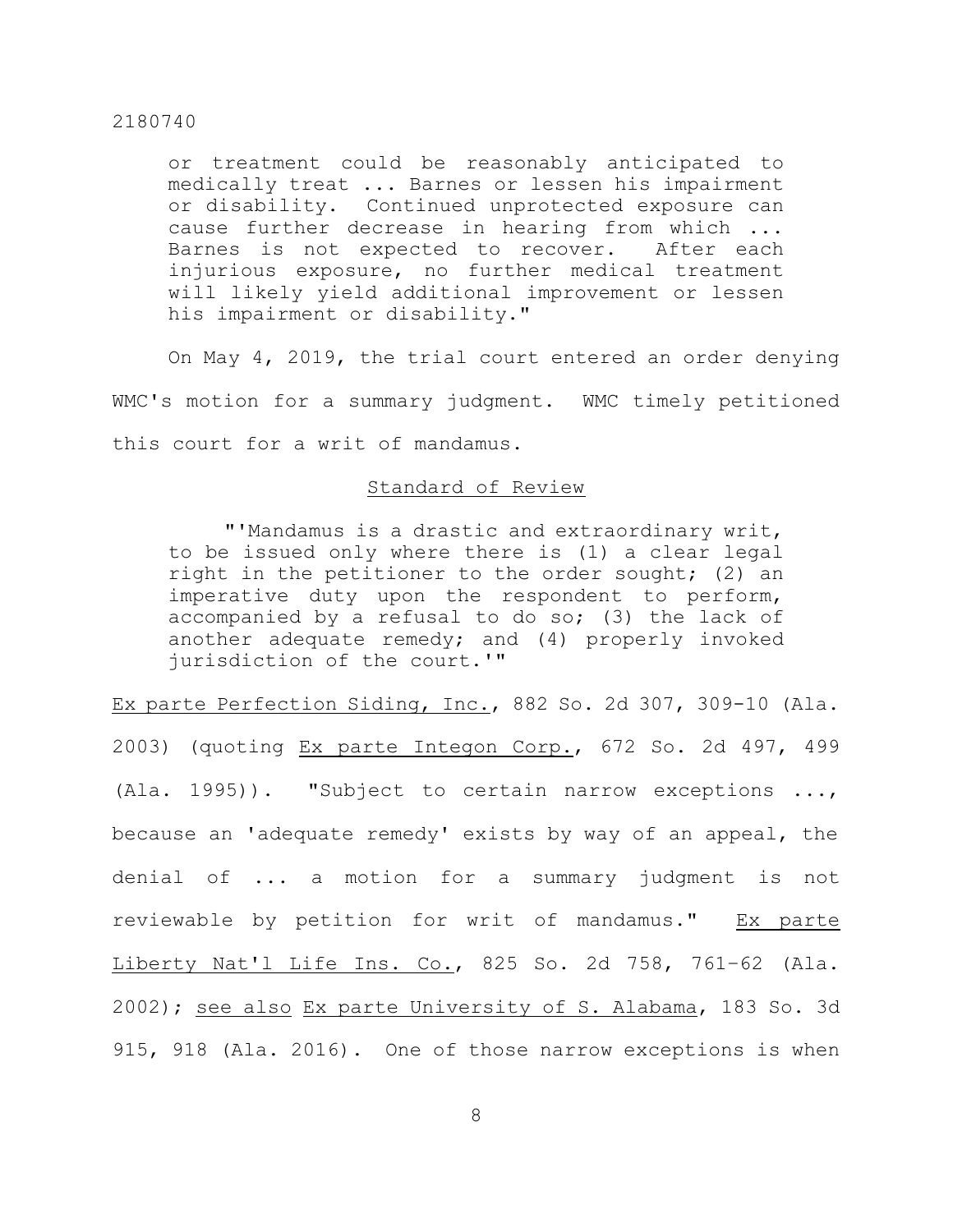a trial court lacks subject-matter jurisdiction. See, e.g., Ex parte Sanderson, 263 So. 3d 681, 685 (Ala. 2018). The supreme court has stated that, when a "claim is not ripe for adjudication, ... the trial court lacks subject-matter jurisdiction." Ex parte Safeway Ins. Co. of Alabama, Inc., 990 So. 2d 344, 352 (Ala. 2008) (footnote omitted). In Ex parte Safeway Ins. Co. of Alabama, Inc., the supreme court noted that

"[r]ipeness is defined as '[t]he circumstance existing when a case has reached, but has not passed, the point when the facts have developed sufficiently to permit an intelligent and useful decision to be made' or '[t]he requirement that this circumstance must exist before a court will decide a controversy.' Black's Law Dictionary 1353 (8th ed. 2004)."

990 So. 2d at 352 n.5.

#### Analysis

WMC's petition for a writ of mandamus essentially restates the ripeness arguments made in its motion for a summary judgment. Central to WMC's argument is the meaning of "the date of the injury" in § 25-5-117, which supplies the statute of limitations for occupational-disease claims under the Act. In pertinent part, that Code section provides:

"(a) In case of the contraction of an occupational disease, as defined in this article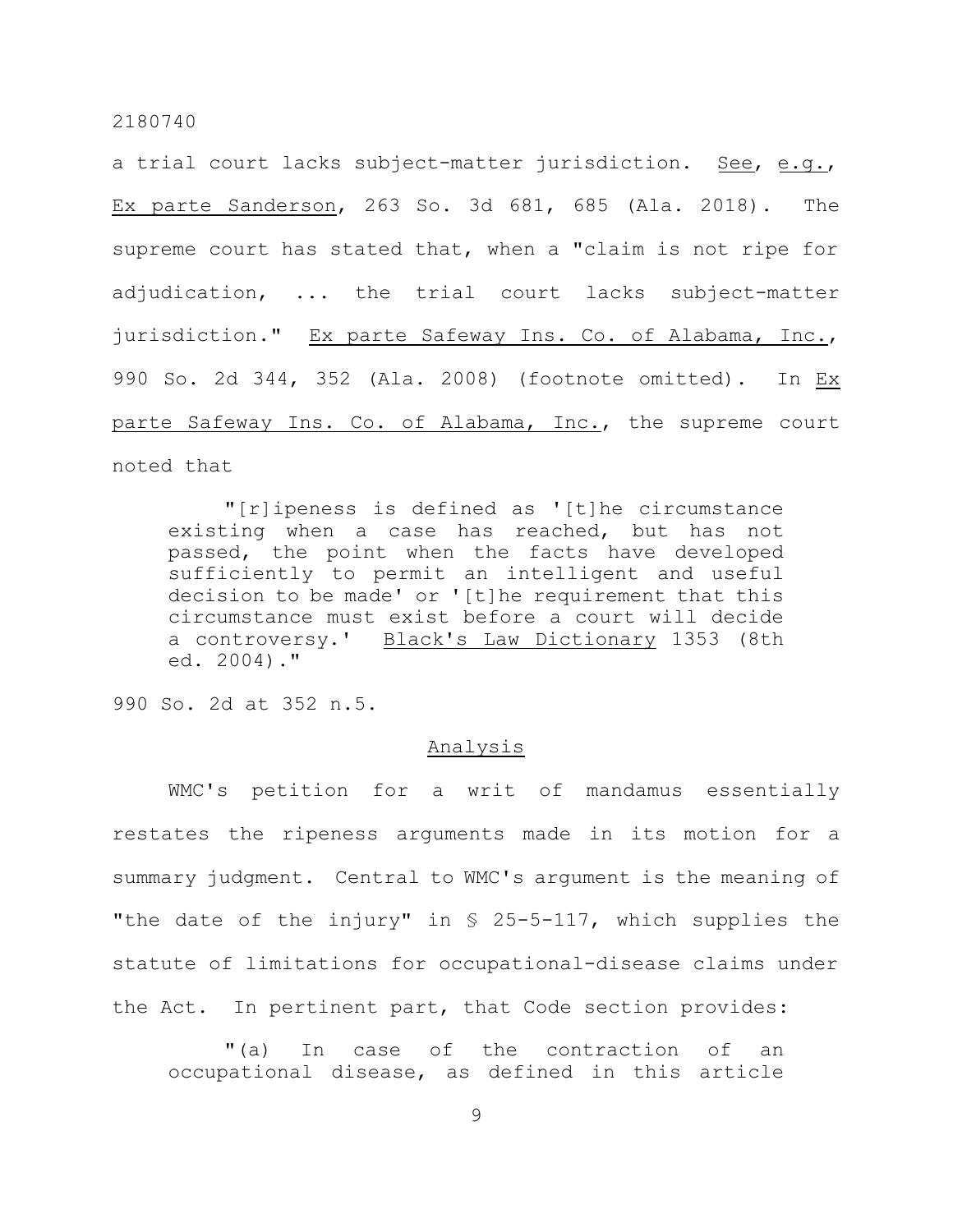[i.e., Article 4 of the Act, pertaining to compensation for occupational diseases], or of injury or disability resulting therefrom, a claim for compensation, as defined in [Ala. Code 1975, §] 25-5-1, shall be forever barred, unless within two years after the date of the injury, as hereinafter defined, the parties shall have agreed upon the compensation payable under this article, or unless within two years after the date of the injury, one of the parties shall have filed a verified complaint as provided in  $[Ala. Code 1975, S] 25-5-88. ...$ 

"(b) For the purposes of occupational diseases other than pneumoconiosis or radiation, 'the date of the injury' shall mean the date of the last exposure to the hazards of the disease in the employment of the employer in whose employment the employee was last exposed to the hazards of the disease."

Based on the language of  $\frac{1}{2}$  25-5-117(b), WMC argues that Barnes's "claim was not ripe for adjudication because [he] could not establish [his] 'date of injury.'" According to

WMC, Barnes's

"actual date of injury is ephemeral, changing every day [he] returns to his job with [WMC]. ...

"... The true 'date of last exposure to the hazards of the disease' cannot be determined until it actually occurs, i.e.[,] [Barnes] is no longer exposed to the hazards which he is alleging caused his hearing loss. Until that date can be established, this case is not ripe for adjudication, as this case has not reached the point when a decision can be made."

WMC contends that the foregoing conclusion is buttressed by this court's precedents applying  $$ 25-5-116(a)$ , which,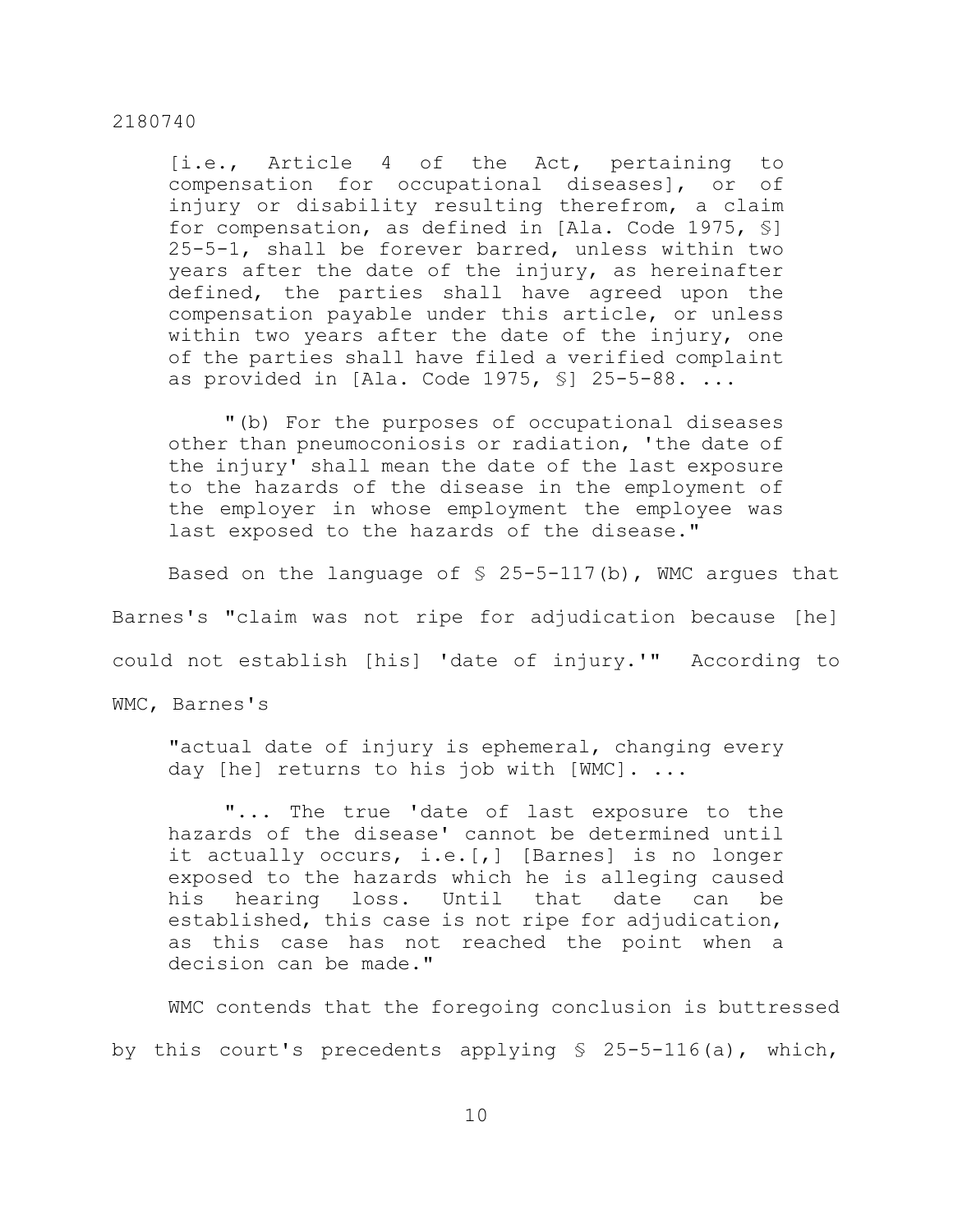according to WMC, "bars any apportionment of compensation benefits in occupation[al] disease cases, including for hearing loss." In support of that argument, WMC cites James River Corp. v. Mays, 572 So. 2d 469, 473 (Ala. Civ. App. 1990), and Edmonds Industrial Coatings, Inc. v. Lolley, 893 So. 2d 1197, 1210 (Ala. Civ. App. 2004). Based on its understanding of  $\S$  25-5-116(a), WMC argues, "[i]f [Barnes] moves to a neighboring mine, or ownership of this mine changes, or [WMC] changes insurance carriers, there exists no procedure by which [WMC] or its carrier can recover the proceeds that, under ... § 25-5-116, it should no longer be legally responsible for."

WMC further urges that the conclusion that Barnes's claim is not ripe is required because, WMC contends, Barnes is still being exposed to the hazards of the disease and his condition has not reached a plateau or stabilized. Thus, according to WMC, no final impairment rating or date of MMI can be determined. See G.UB.MK. Constructors v. Traffanstedt, 726 So. 2d 704, 709 (Ala. Civ. App. 1998).

Before addressing WMC's arguments, some understanding of how the Act treats Barnes's purported injury will be helpful. Hearing loss can qualify as an occupational disease, see Ala.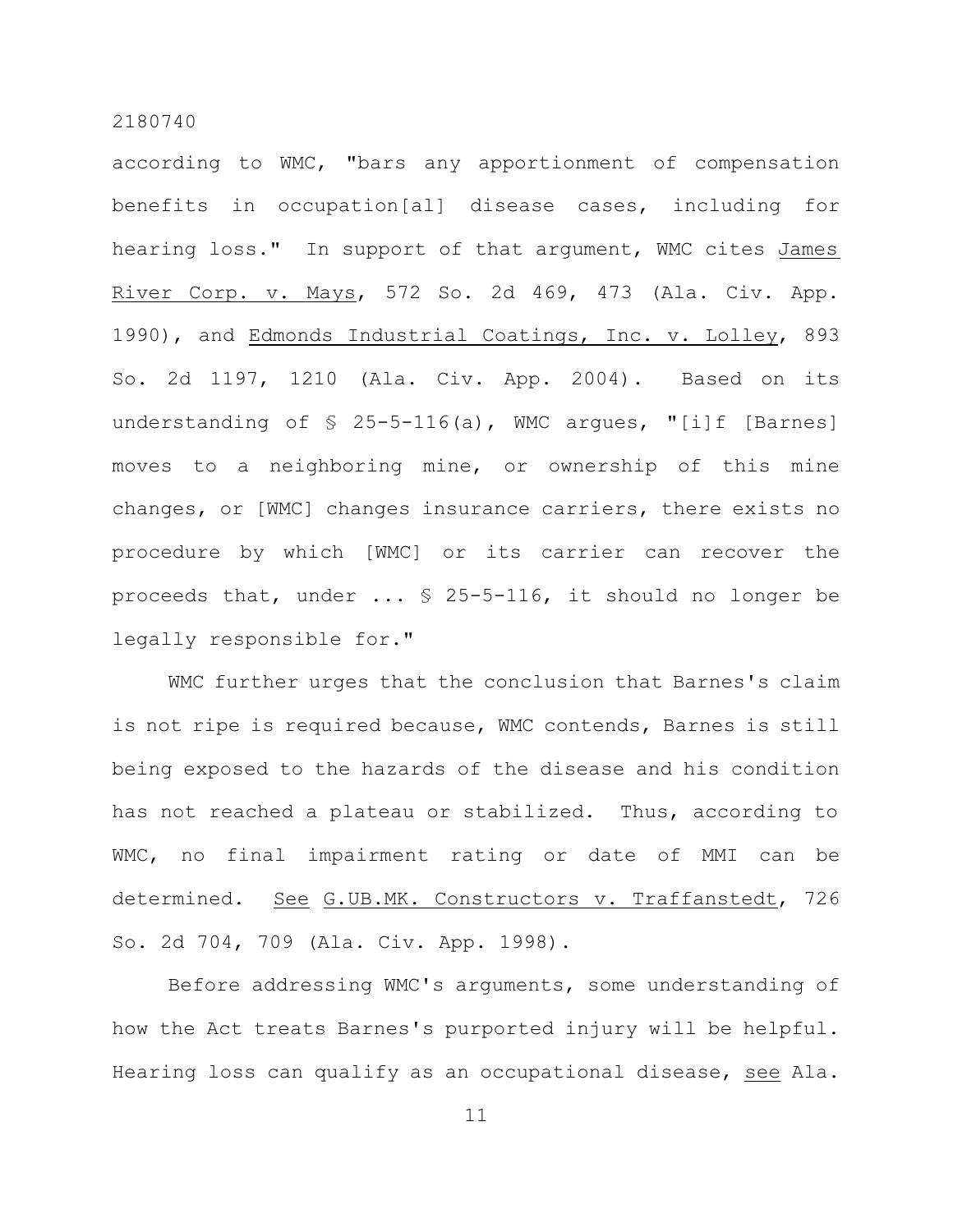Code 1975,  $\frac{1}{5}$  25-5-110(1),<sup>3</sup> and Ala. Code 1975,  $\frac{1}{5}$  25-5-111, provides:

"Where the employer and employee are subject to this chapter [i.e., the Act], the disablement or death of an employee caused by the contraction of an occupational disease, as defined in [Ala. Code 1975, §] 25-5-110, shall be treated as an injury by accident, and the employee or, in case of his death, his dependents shall be entitled to compensation as provided in this article [i.e., Article 4 of the Act]."

Thus, it is "disablement or death" caused by the "contraction of an occupational disease" (1) that gives rise to the injured

 $3$ Section 25-5-110(1), Ala. Code 1975, defines "occupational disease" as

"[a] disease arising out of and in the course of employment ... which is due to hazards in excess of those ordinarily incident to employment in general and is peculiar to the occupation in which the employee is engaged but without regard to negligence or fault, if any, of the employer. A disease, including, but not limited to, loss of hearing due to noise, shall be deemed an occupational disease only if caused by a hazard recognized as peculiar to a particular trade, process, occupation, or employment as a direct result of exposure, over a period of time, to the normal working conditions of the trade, process, occupation, or employment."

See also Ala. Code 1975, § 25-5-110(5) (defining "contraction of an occupational disease" to "include any aggravation of the disease without regard to the employment in which the disease was contracted"); Taylor v. United States Steel Corp., 456 So. 2d 831, 832 (Ala. Civ. App. 1984) ("It is axiomatic that an occupational disease is not compensable if it is not caused or aggravated by the nature of the employment.").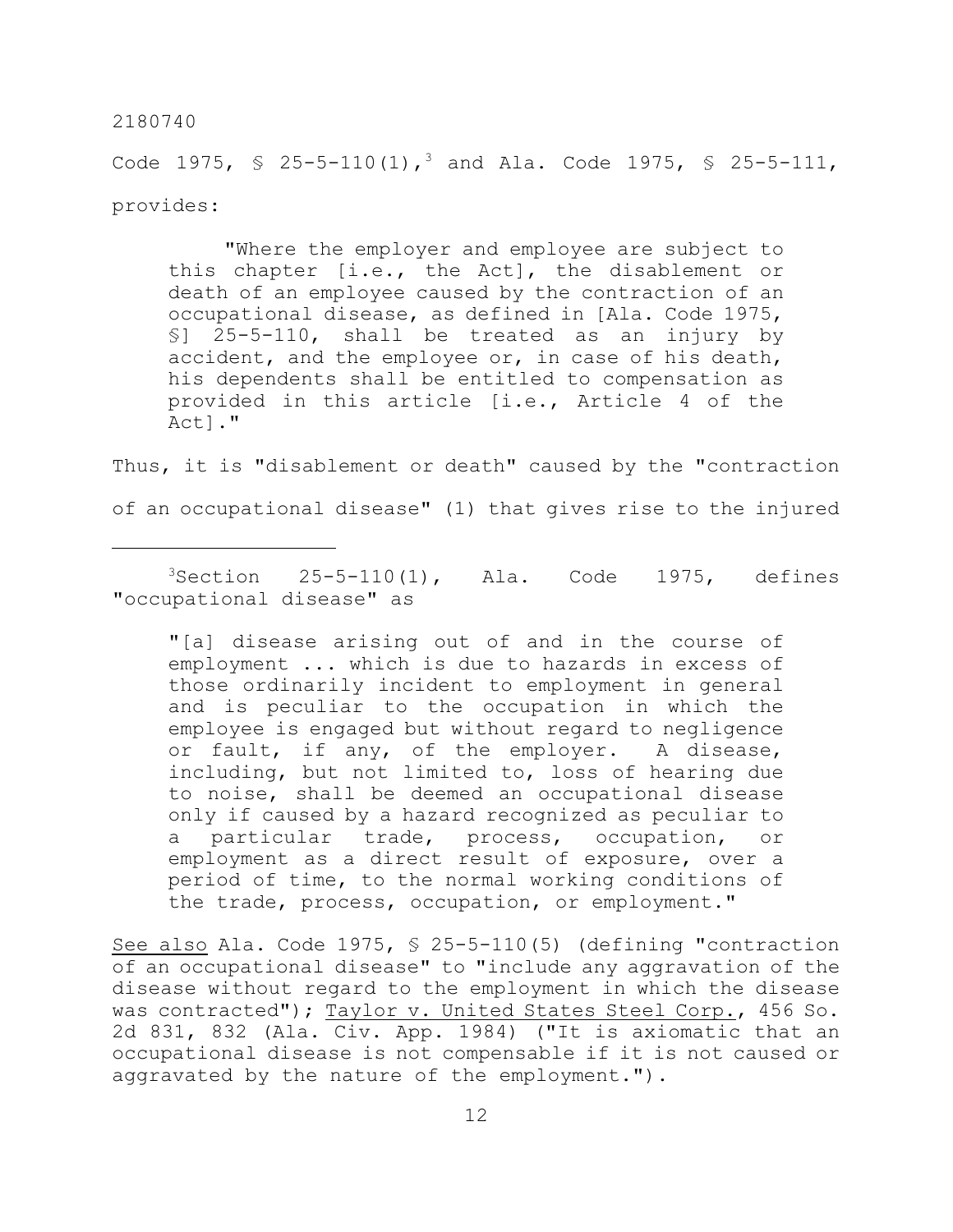employee's entitlement to compensation as provided in Article 4 of the Act and (2) that "shall be treated as an injury by accident." As this court has stated, "'disablement'" is not "synonymous with 'loss of earning capacity'"; "requiring a claimant to show that his occupational disease has resulted in 'disablement' merely places on the claimant the burden of establishing that his occupational disease has resulted in a compensable physiological condition or impairment." Scott Paper Co. v. Hughes, 628 So. 2d 638, 640 (Ala. Civ. App. 1993).

Section 25-5-119, Ala. Code 1975, provides that

"[t]he compensation payable for death or disability caused by an occupational disease ... shall be computed in the same manner and in the same amounts as provided in Article 3 of [the Act] for computing compensation for disability or death resulting from an accident arising out of and in the course of the employment and the medical, surgical, hospital, and burial benefits payable under this article [i.e., Article 4 of the Act] caused by said disease shall be computed in the same manner and in the same amounts as provided in Article 3 of [the Act] for computing like benefits."

See also Hughes, 628 So. 2d at 640 ("[T]he legislature clearly provides that occupational diseases are to be compensated in the same manner as injuries resulting from accidents.").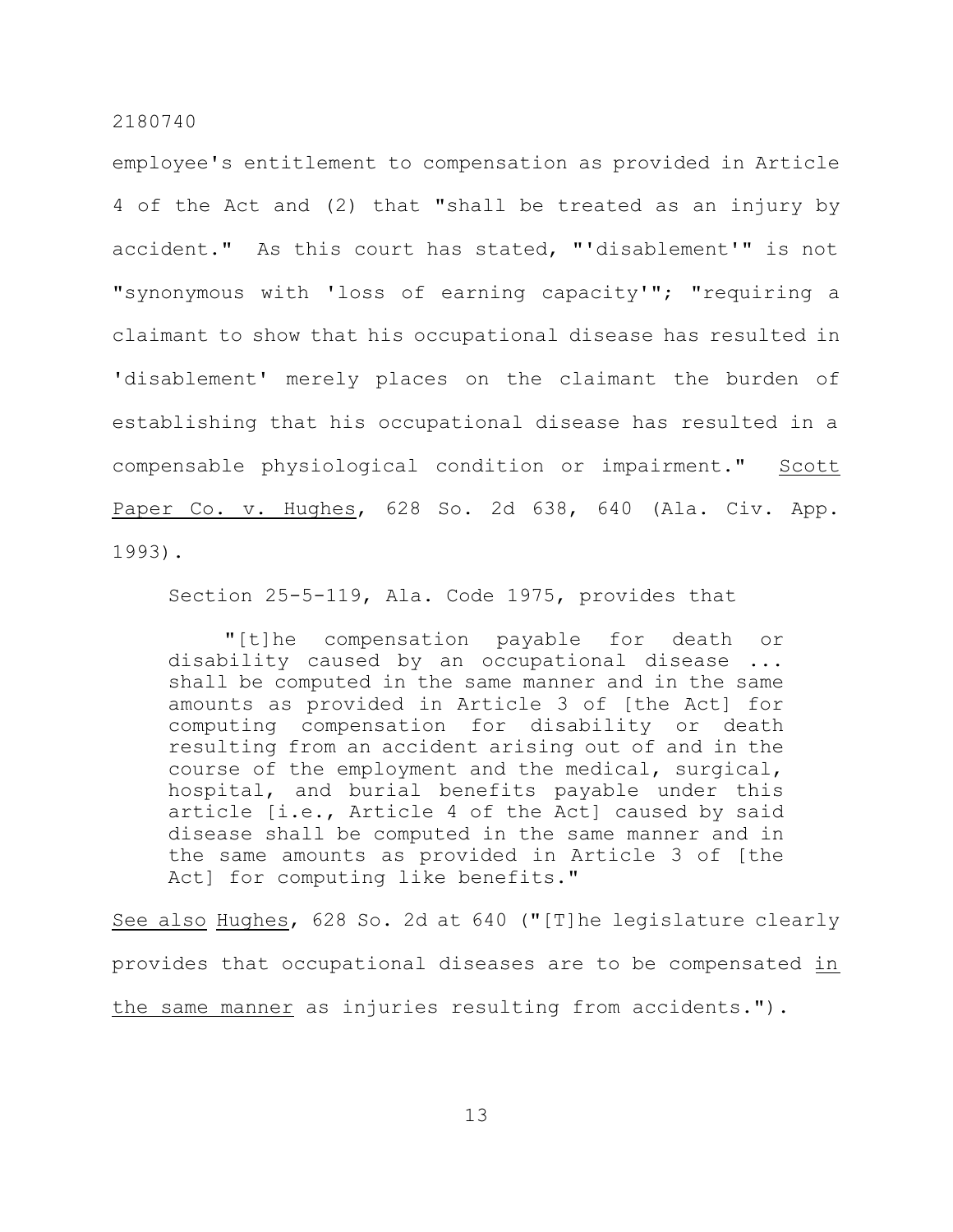Regarding compensation payable for hearing loss as an occupational disease, hearing loss is, unlike some occupational diseases, a scheduled injury under Ala. Code 1975, § 25-5-57(a)(3), which provides, in pertinent part::

"a. Amount and Duration of Compensation. For permanent partial disability, the compensation shall be based upon the extent of the disability. In cases included in the following schedule, the compensation shall be 66 2/3 percent of the average weekly earnings, during the number of weeks set out in the following schedule:

"....

"18. For the complete and permanent loss of hearing in both ears, 163 weeks.

"....

"d. Loss of Use of Member. The permanent and total loss of the use of a member shall be considered as equivalent to the loss of that member, but in such cases the compensation specified in the schedule for such injury shall be in lieu of all other compensation, except as otherwise provided herein. For permanent disability due to injury to a member resulting in less than total loss of use of the member not otherwise compensated in this schedule, compensation shall be paid at the prescribed rate during that part of the time specified in the schedule for the total loss or total loss of use of the respective member which the extent of the injury to the member bears to its total loss."

See also Hughes, 628 So. 2d at 640 (rejecting the argument that an occupational disease cannot be treated as a scheduled injury).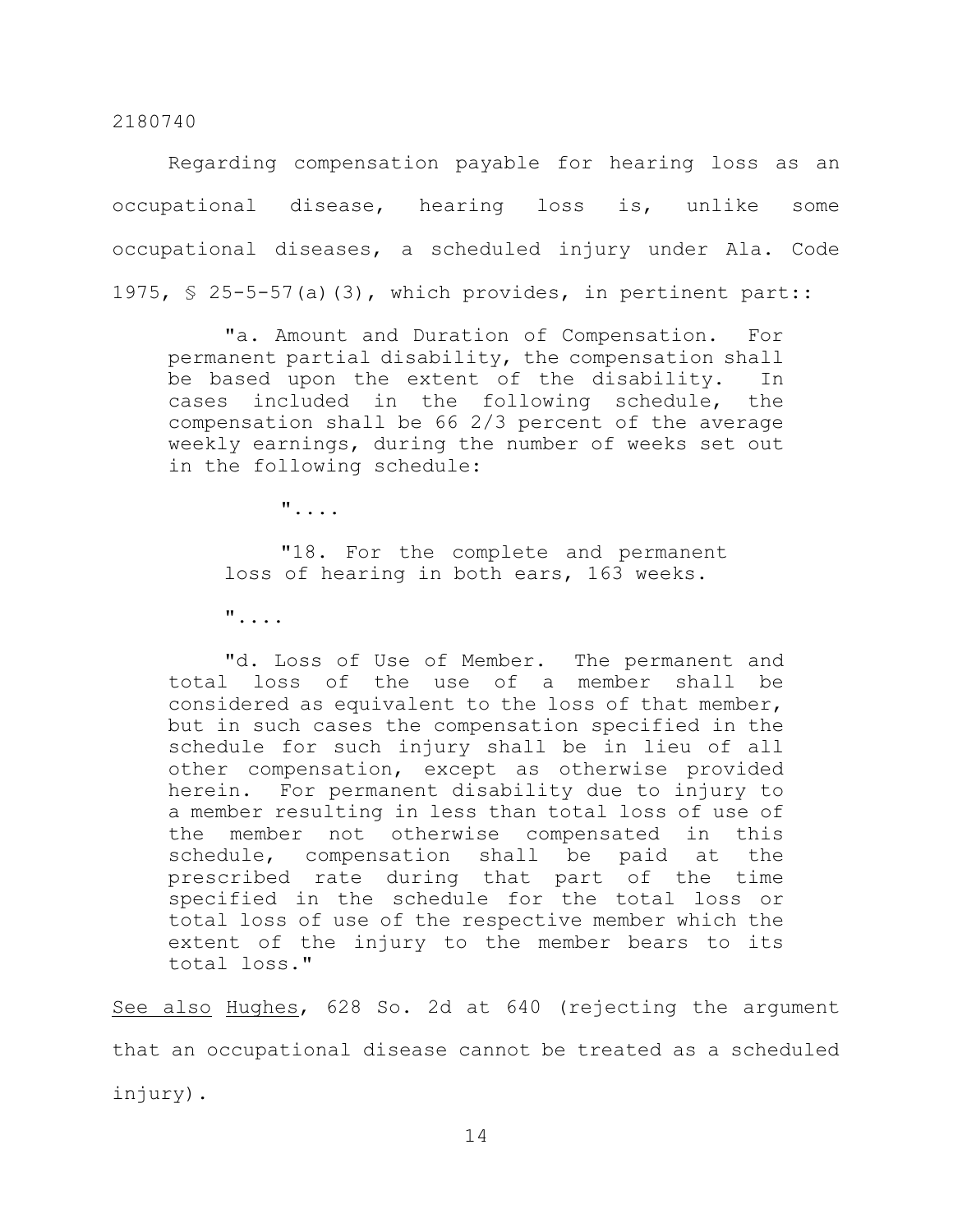As the supreme court has stated, "[w]here scheduled benefits are provided for compensation for loss of a member they are not dependent on actual wage loss. There may be no loss of time involved." Leach Mfg. Co. v. Puckett, 284 Ala. 209, 214, 224 So. 2d 242, 246 (1969); see also Agricola Furnace Co. v. Smith, 239 Ala. 488, 491, 195 So. 743, 745 (1940); Hughes, supra; Mays, 572 So. 2d at 474 (holding that "loss of earning capacity is not required when a scheduled injury is the basis for the award of compensation"). See generally 1 Terry A. Moore, Alabama Workers' Compensation § 14:3 (2d ed. 2013) ("When a permanent injury [afflicts] a scheduled member, it must be conceded that compensation benefits are based solely on physical disability. Although the awards may be said to encompass damages for loss of earning capacity, the employee remains entitled to schedule benefits even if the employee has returned to work making the same or higher wages, has not lost any time from work, or has otherwise sustained no loss of earning power. Schedule benefits are even payable when the member had no function whatsoever prior to its loss or loss of use." (Footnotes omitted.)). Thus, Barnes's ability to continue working at his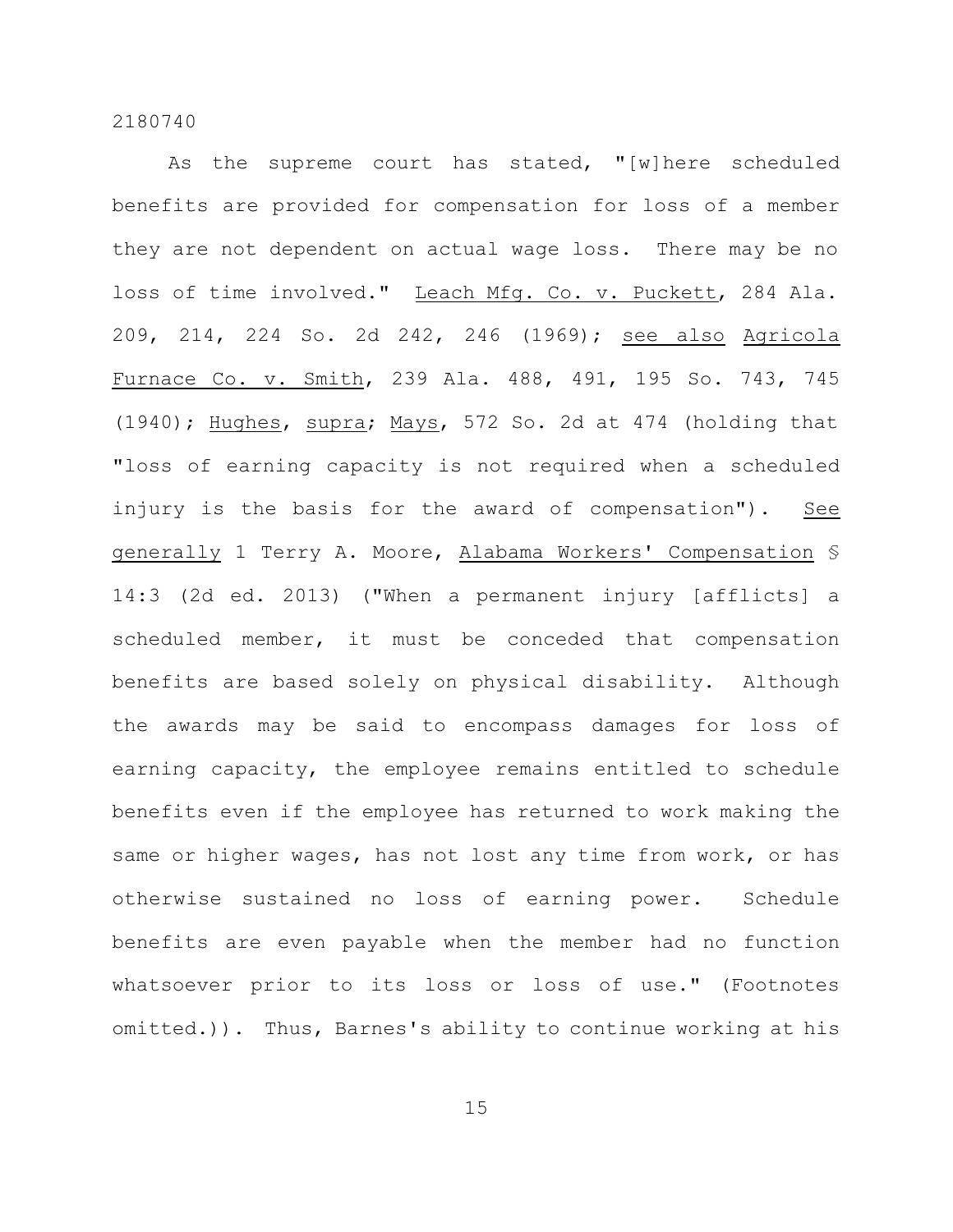former position would not, in and of itself, preclude him from establishing that he is entitled to compensation for a permanent partial disability based on his purported hearing loss. See generally, Moore at § 9:21 ("Because an employee is entitled to benefits for any physiological condition or impairment caused by an occupational disease without necessarily proving loss of earning capacity, benefits may be awarded according to the schedule set out in section 25-5-57(a)3a. That reasoning has had its most profound effect on occupational loss of hearing cases. Because the Act prescribes benefits for the complete and permanent loss of hearing in one, or both, ears, scheduled benefits may be awarded in cases where the employee continues to work with a hearing deficit." (Footnotes omitted.)). As a final observation before addressing WMC's argument, we must also note that the last sentence of § 25-5-119 provides:

"The date of injury, as defined in [Ala. Code 1975, §] 25-5-117, shall be considered the date of the accident for determining the applicable medical, surgical, and hospital benefits, the minimum and maximum weekly benefits and the limitation on the total amount of compensation payable for such occupational disease."

Thus, whatever "the date of the injury" as described in  $\S$  25-5-117 is, that date is equally applicable for purposes of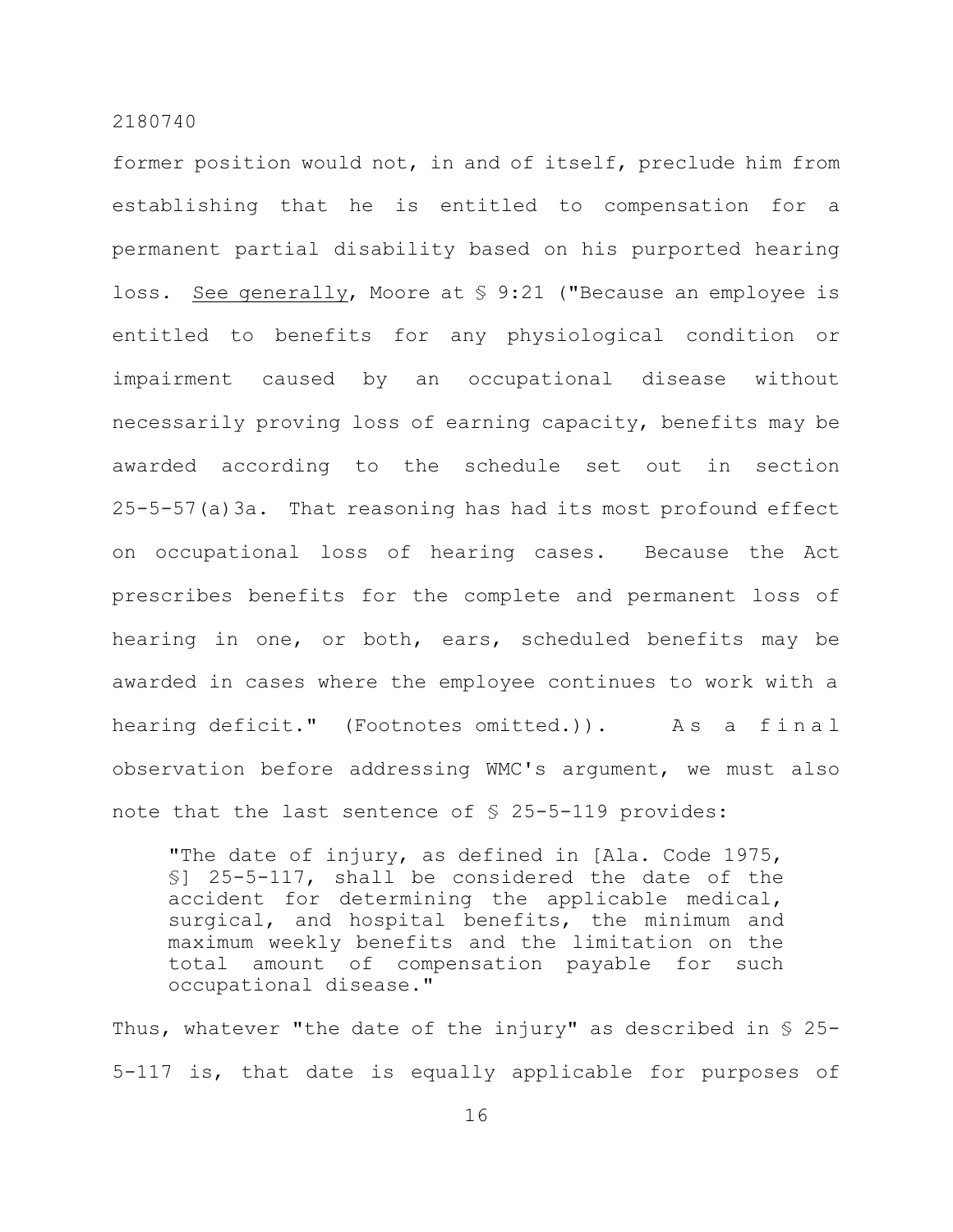determining the "medical, surgical, and hospital benefits" payable for an employee and the compensation payable to the employee. This latter observation is important because WMC - perhaps perceiving the potential harshness of its ripeness argument in the context of an injured employee's medical expenses -- attempts to avoid our consideration of the issue of payment of any medical expenses under the Act, citing Ex parte Tuscaloosa County, 522 So. 2d 782 (Ala. 1988). See WMC's petition at note 9. In Ex parte Tuscaloosa County, the supreme court construed Ala. Code 1975, §§ 25-5-77 and 25-5- 80, and stated that the Act "does not prescribe, as a condition precedent to the right to sue for accrued medical expenses, that the injured employee be entitled to weekly compensation benefits." 522 So. 2d at 784. The supreme court noted that,

"[p]ursuant to [Ala. Code 1975,] § 25–5–77, an employer (or its insurer), without limitations of time, is liable for all reasonably necessary medical expenses incurred as the result of an employee's work-related injury. Likewise, [Ala. Code 1975,] § 25–5–80 –- the Code section that prescribes the only period of limitations applicable to the instant employee's injury -- applies only to compensation benefits, not to medical expenses. See §  $25-5-1(1)$ ."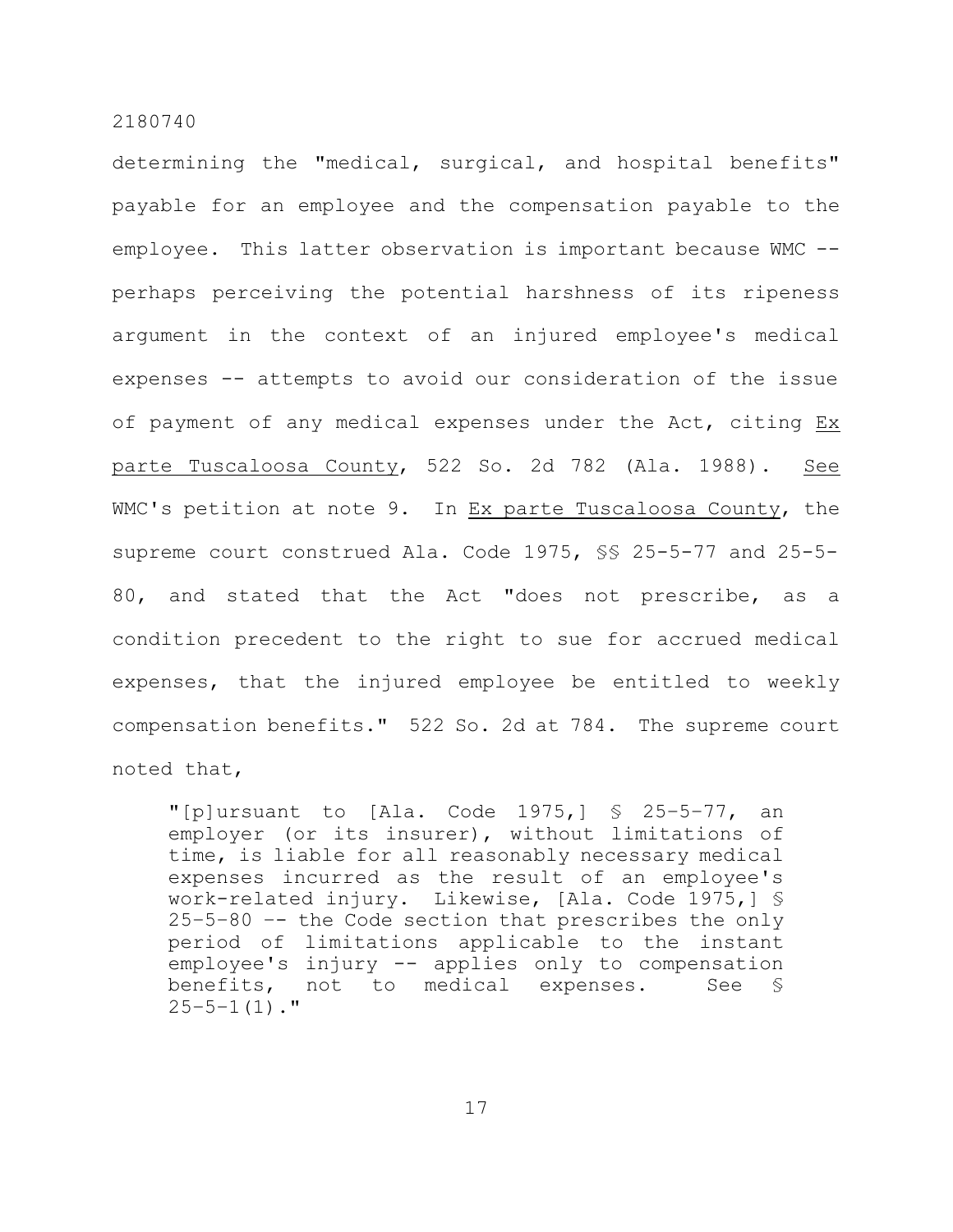Ex parte Tuscaloosa Cty., 522 So. 2d at 783 (footnote omitted). Notwithstanding WMC's attempt to limit our review and the holding in Ex parte Tuscaloosa County, however, the materials before us indicate that Barnes was claiming unpaid medical expenses allegedly associated with his hearing loss, and the last sentence of § 25-5-119, which was not at issue in Ex parte Tuscaloosa County, permits no distinction between the date of the injury for purposes of a claim for compensation and the date of the injury for purposes of a claim for medical expenses. In other words, if Barnes cannot yet establish the date of the injury for purposes of determining his claim for compensation, he likewise cannot establish the date of the injury for purposes of determining his claim for unpaid medical expenses. Additionally, even if Barnes were making no claim for unpaid medical expenses, this court cannot simply ignore pertinent statutory provisions or the logical consequences of our decisions when determining a question of law under the Act.

In light of the foregoing, WMC's ripeness argument immediately appears to be in tension with the Act and our precedents. Specifically, why would the fact that an injured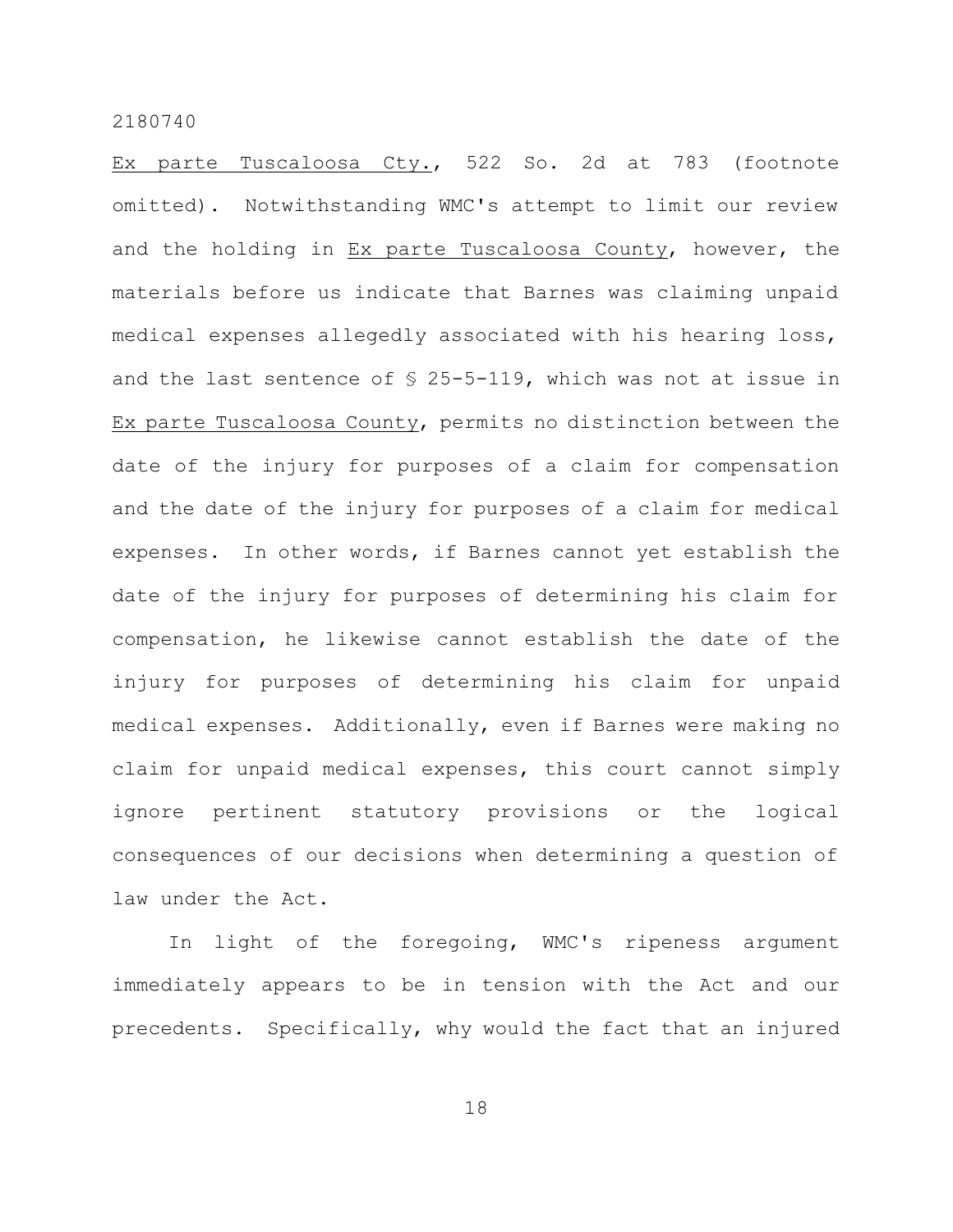employee is or may be exposed again to the conditions that have caused his or her occupational disease and may suffer additional injury as a result of such future exposure, whether from the same employer or a third-party employer, present an issue of ripeness regarding a claim for the injury already suffered, as opposed to an issue of what type and amount of compensation the employee might be entitled to assuming the employee presents the evidence necessary to support the employee's claim? Nevertheless, WMC reads § 25-5-117 as precluding a claim for hearing loss until an employee can establish that there has been a final exposure to the hazards allegedly causing the hearing loss. WMC's argument, however, is based on a misunderstanding of  $\S$  25-5-117(b).

First, we note that § 25-5-117 establishes the pertinent statute of limitations for purposes of a claim for compensation based on an occupational disease. Generally, reading a statute of limitations as establishing a prerequisite for the accrual of a claim would be placing the cart before the horse. See Ex parte Dan River, Inc., 794 So. 2d 386, 387 n.1 (Ala. 2000) ("[T]he statute of limitations is an affirmative defense. Therefore, the burden was on Dan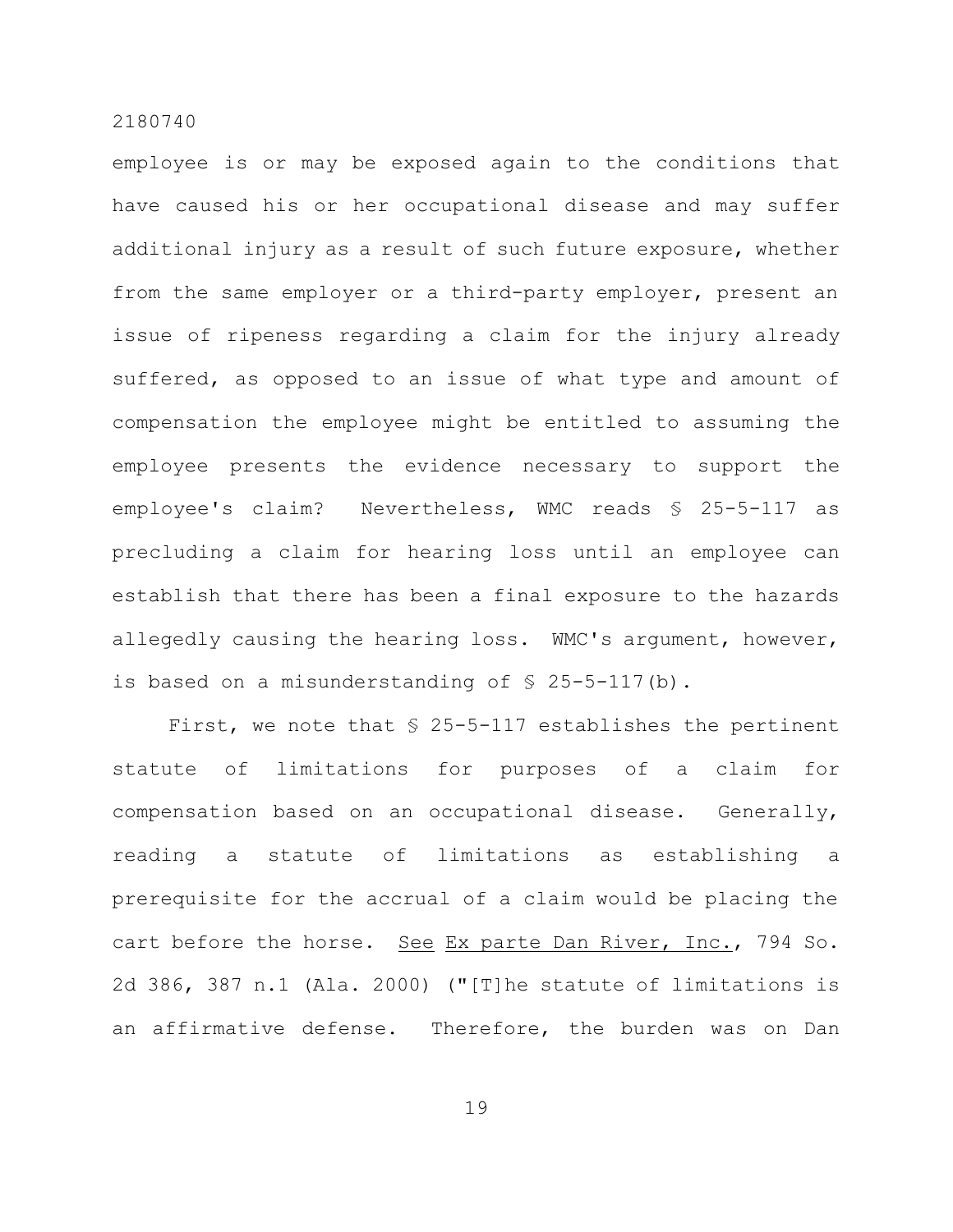River to show that Higgins had not been exposed to the materials for more than two years before the filing of the complaint."); see also Moss v. Standridge, 215 Ala. 237, 238, 110 So. 17, 18 (1926) ("[T]he limitation period was fixed for the purpose of excluding claims which were not bona fide and stimulate procedure at a time when the facts and circumstances were available."). However, the definition of "the date of the injury" from  $\S$  25-5-117(b) is imported into  $\S$  25-5-119 for purposes of establishing "the date of the accident for determining the applicable medical, surgical, and hospital benefits, the minimum and maximum weekly benefits and the limitation on the total amount of compensation payable for such occupational disease." Thus, WMC's argument that Barnes's claim is not ripe because he cannot establish "the date of the injury" at issue must be considered further.

Turning to the principles of statutory construction, we note that

"[t]he fundamental rule ... is to ascertain and give effect to the intent of the legislature in enacting the statute. Words used in a statute must be given their natural, plain, ordinary, and commonly understood meaning, and where plain language is used a court is bound to interpret that language to mean exactly what it says. If the language of the statute is unambiguous, then there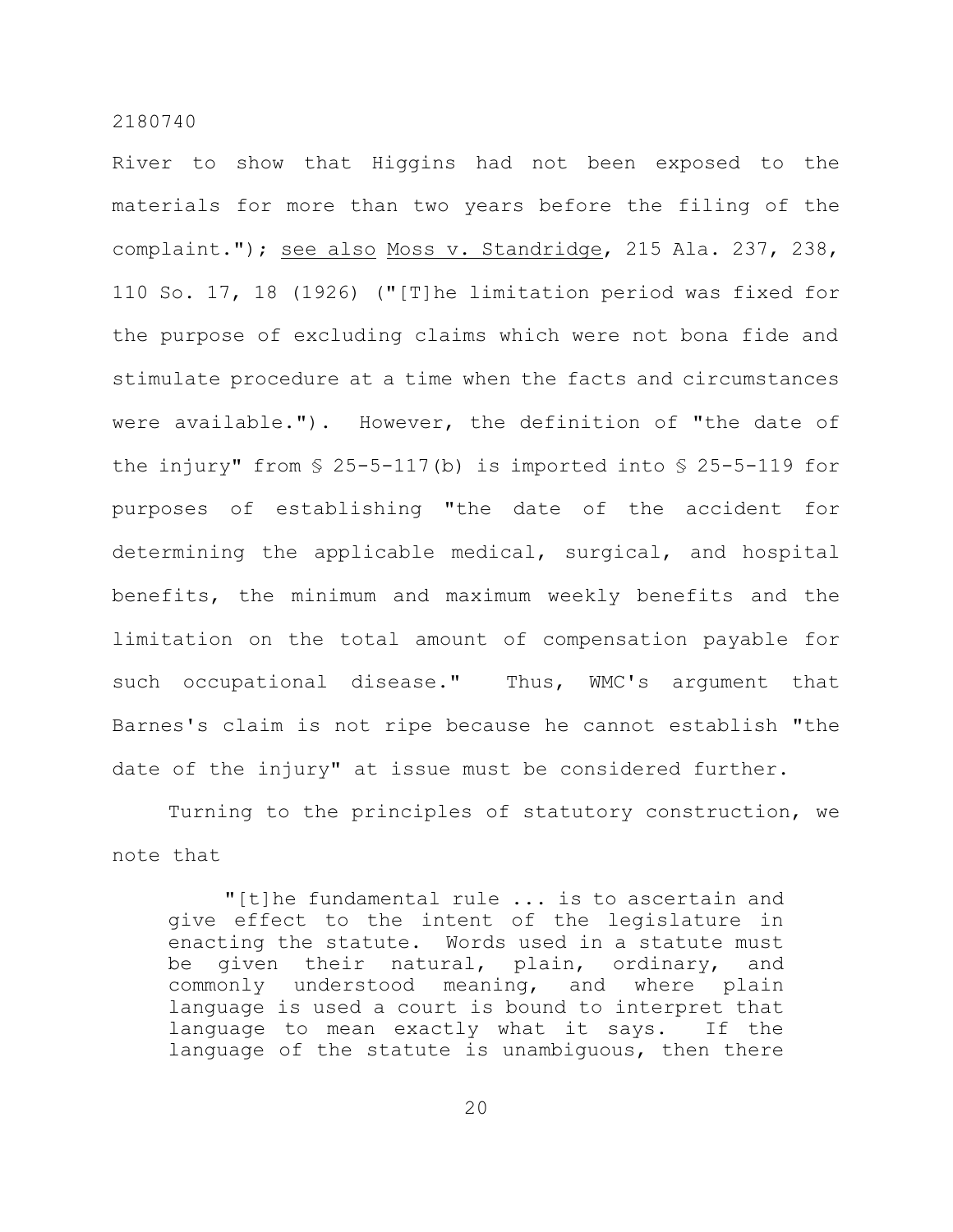is no room for judicial construction and the clearly expressed intent of the legislature must be given effect."

IMED Corp. v. Systems Eng'g Assocs. Corp., 602 So. 2d 344, 346 (Ala. 1992). Nevertheless, we must "engage in judicial construction ... if the language in the statute is ambiguous." Ex parte Pratt, 815 So. 2d 532, 535 (Ala. 2001); City of Pike Road v. City of Montgomery, 202 So. 3d 644, 650 (Ala. 2015) ("Because the plain language of [Ala. Code 1975,] § 11–40–10[,] does not give explicit guidance on this issue, we must ascertain the legislature's intent through other means."); Dennis v. Pendley, 518 So. 2d 688, 690 (Ala. 1987) ("It is the court's function to make clear the intent of the legislature when some degree of ambiguity is found in a statute.").

"'A statute or portion thereof is ambiguous when it is capable of being understood by reasonably well-informed persons in either of two or more senses. ...' State ex rel. Neelen v. Lucas, 24 Wis. 2d 262, 267, 128 N.W.2d 425, 428 (1964)." S & S Distrib. Co. v. Town of New Hope, 334 So. 2d 905, 907 (Ala. 1976). Although neither WMC nor Barnes addresses or discusses the ambiguity of the term "last" as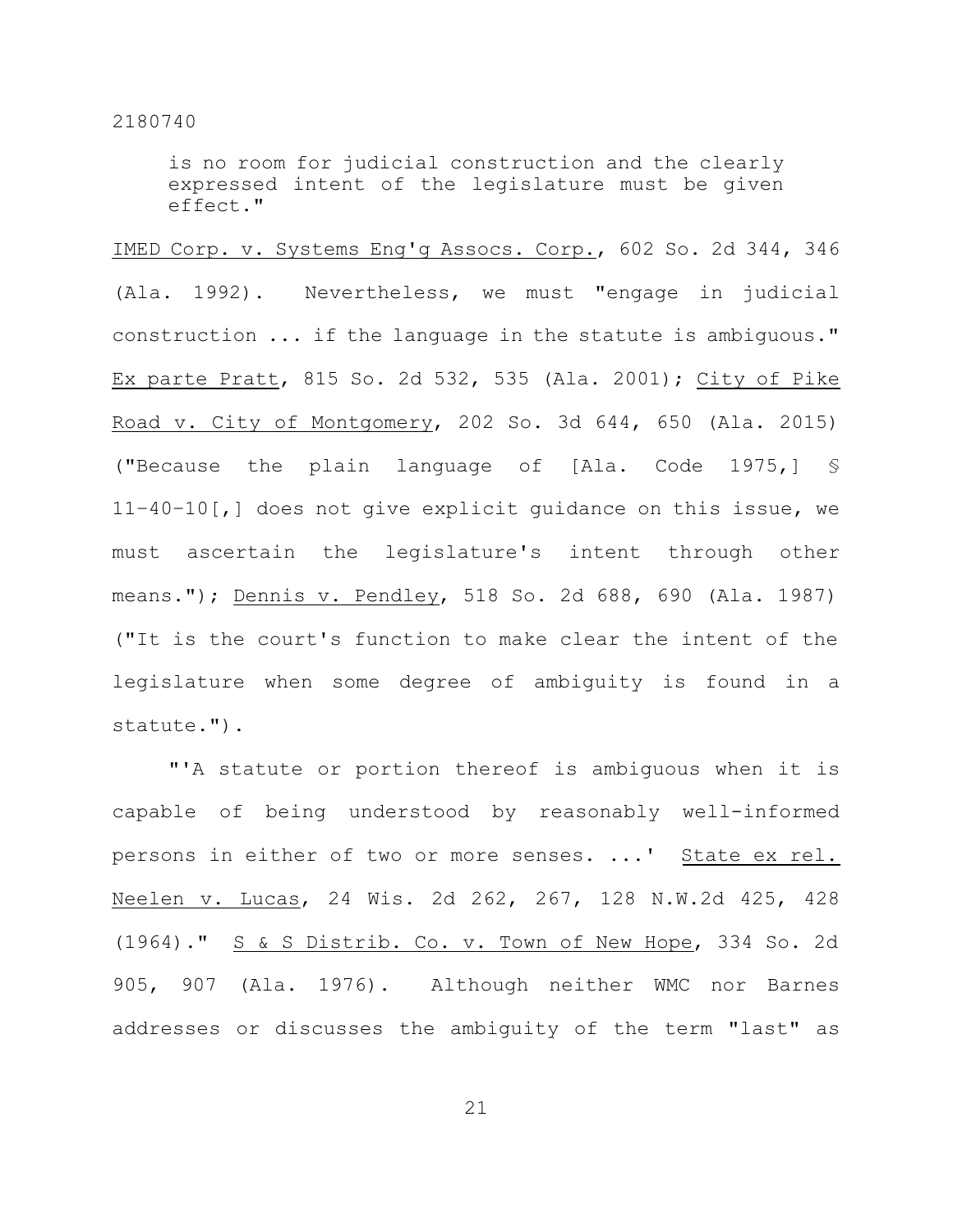used in  $\S$  25-5-117(b), that term is capable of more than one meaning. The term "last" may mean coming after all others in time or order, i.e., "final," or most recent in time or order, i.e., "latest." Merriam-Webster's Collegiate Dictionary 702 (11th ed. 2003). Considering those two definitions of "last," § 25-5-117(b) is susceptible to any of the four following constructions:

1. "'[T]he date of the injury' shall mean the date of the [final] exposure to the hazards of the disease in the employment of the employer in whose employment the employee was [finally] exposed to the hazards of the disease."

2. "'[T]he date of the injury' shall mean the date of the [most recent] exposure to the hazards of the disease in the employment of the employer in whose employment the employee was [finally] exposed to the hazards of the disease."

3. "'[T]he date of the injury' shall mean the date of the [final] exposure to the hazards of the disease in the employment of the employer in whose employment the employee was [most recently] exposed to the hazards of the disease."

4. "'[T]he date of the injury' shall mean the date of the [most recent] exposure to the hazards of the disease in the employment of the employer in whose employment the employee was [most recently] exposed to the hazards of the disease."

In evaluating the foregoing possible constructions, we must consider the following principles. First, by definition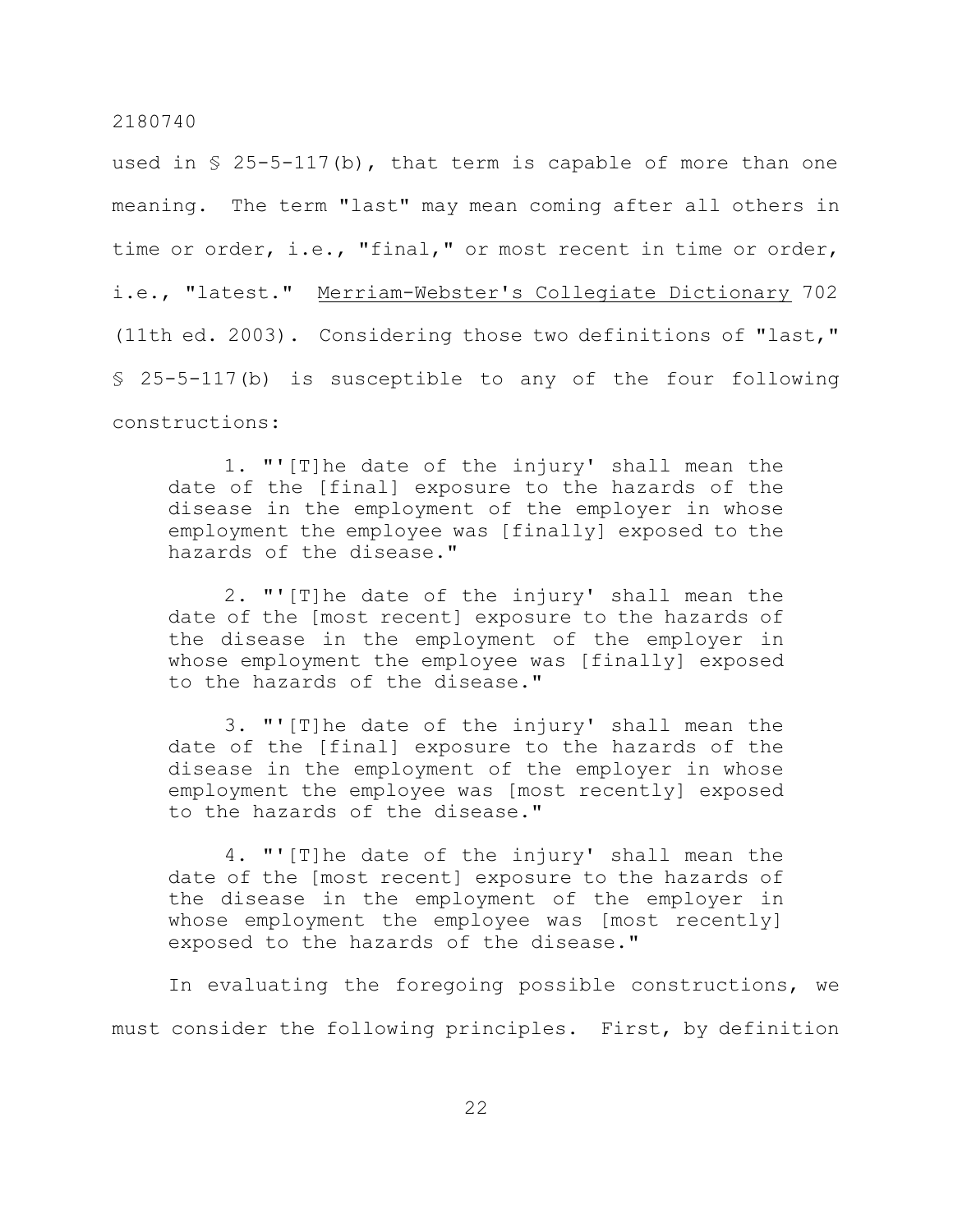an ambiguity concerns alternate reasonable interpretations, and an unreasonable construction must be rejected. See, e.g., Mann v. GTE Mobilnet of Birmingham Inc., 730 So. 2d 150, 155 (Ala. 1999); see also Slagle v. Ross, 125 So. 3d 117, 136 (Ala. 2012) (Shaw, J., concurring in the result in part and dissenting in part). Also, among reasonable interpretations, the most reasonable interpretation generally is preferred. See Alabama Mut. Ins. Corp. v. City of Vernon, 178 So. 3d 350, 361 (Ala. 2013). Further, "'[s]ections of the Code dealing with the same subject matter are in pari materia. As a general rule, such statutes should be construed together to ascertain the meaning and intent of each.' Locke v. Wheat, 350 So. 2d 451, 453 (Ala. 1977) (citations omitted)." Ex parte Weaver, 871 So. 2d 820, 824 (Ala. 2003). Thus, we must consider other provisions of the Act, and particularly those addressing the legal treatment of occupational diseases, in construing  $$ 25-5-117(b)$ . Finally, it is well settled that, when faced with a statutory ambiguity regarding the Act, this court must liberally construe the language to effectuate the beneficent purposes of the Act. See Robert Burton & Assocs., Ltd. v. Morris, 999 So. 2d 927, 930 (Ala. Civ. App. 2007),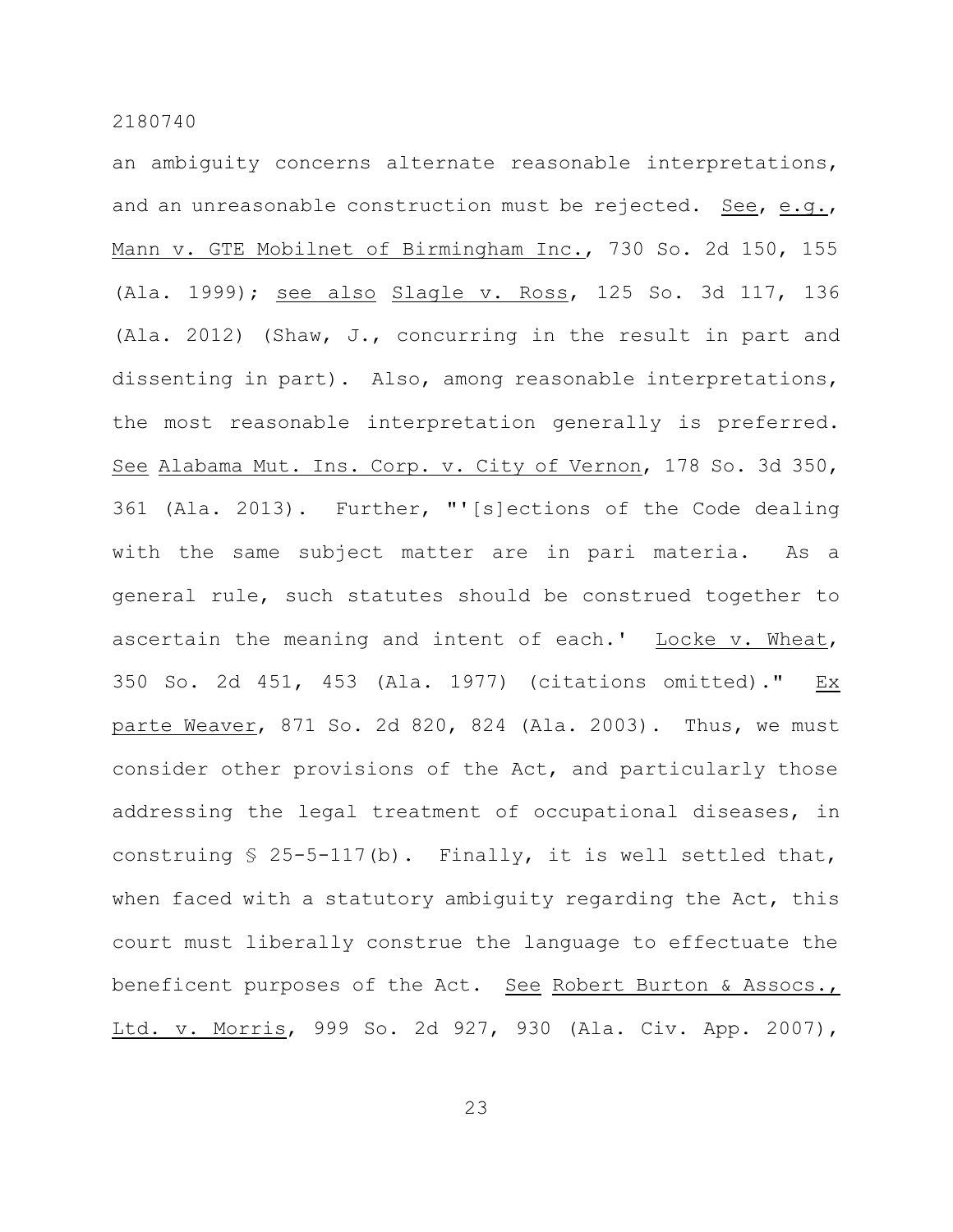aff'd, 999 So. 2d 932 (Ala. 2008); see also, e.g., Ex parte Weaver, 871 So. 2d at 824.

In considering the four possible constructions referenced above, we note that Ala. Code 1975, § 25-5-115, contemplates that an employee may file a workers' compensation claim and receive compensation for an occupational disease based on exposures by successive employers. Section 25-5-115 provides:

"If an employee, at the time of or in the course of entering into the employment of the employer by whom the compensation would otherwise be paid, wilfully and falsely represented himself in writing to such employer as not having previously been compensated ... under this article [i.e., Article 4 of the Act], because of occupational disease, as defined in this article, such employee, his personal representative, parents, surviving spouse, dependents, and next of kin shall be barred from compensation or other benefits provided by this article or from recovery at common law by statute, contract, or otherwise on account of occupational disease as defined in this article, resulting from exposure to the hazards of such disease subsequent to such representation and while in the employ of such employer."

(Emphasis added.) See also Ala. Code 1975, § 25-5-195 (statute similar to § 25-5-115 addressing employees suffering disablement from occupational exposure to radiation). Section 25-5-115 makes no attempt to limit its application to different occupational diseases –- one previously compensated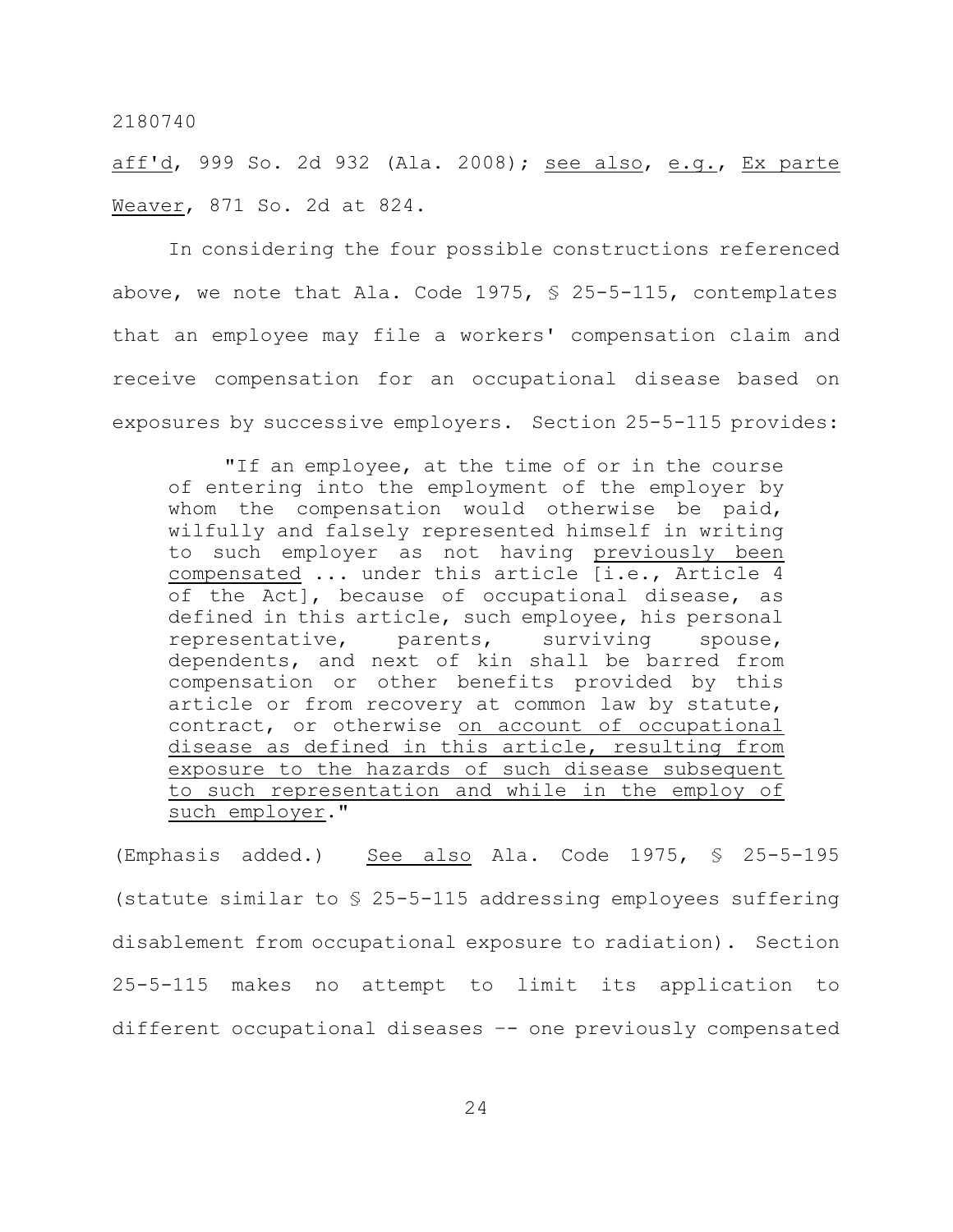and a different one at issue with the new employer. Thus, reading  $$ 25-5-115$  in pari materia with  $$ 25-5-117(b)$ eliminates possible construction 1 and possible construction 2 from further consideration.<sup>4</sup> An employee need not prove that he or she is working for the final employer who will expose the employee to the hazards of the disease in order to pursue an occupational-disease claim.

In contrast to possible construction 1 and possible construction 2, possible construction 3 would require only that the employee prove that he or she has suffered his or her final exposure to the hazards of the occupational disease in the employment of the employer at issue and that no subsequent employer had exposed the employee to the hazards of the disease. Thus, possible construction 3 would mean that as long as the employee continues to work and is exposed to the hazards of the disease by a particular employer, the employee cannot pursue a claim for compensation against that employer.

<sup>4</sup>Possible construction 1 and possible construction 2 suffer from additional problems. For example, what is the result if, after the claim is adjudicated in the employee's favor and against the employer, the employee subsequently accepts new employment where he or she again is exposed to the hazards of the disease? Has the employee's formerly ripe, adjudicated claim now become unripe and void for lack of subject-matter jurisdiction?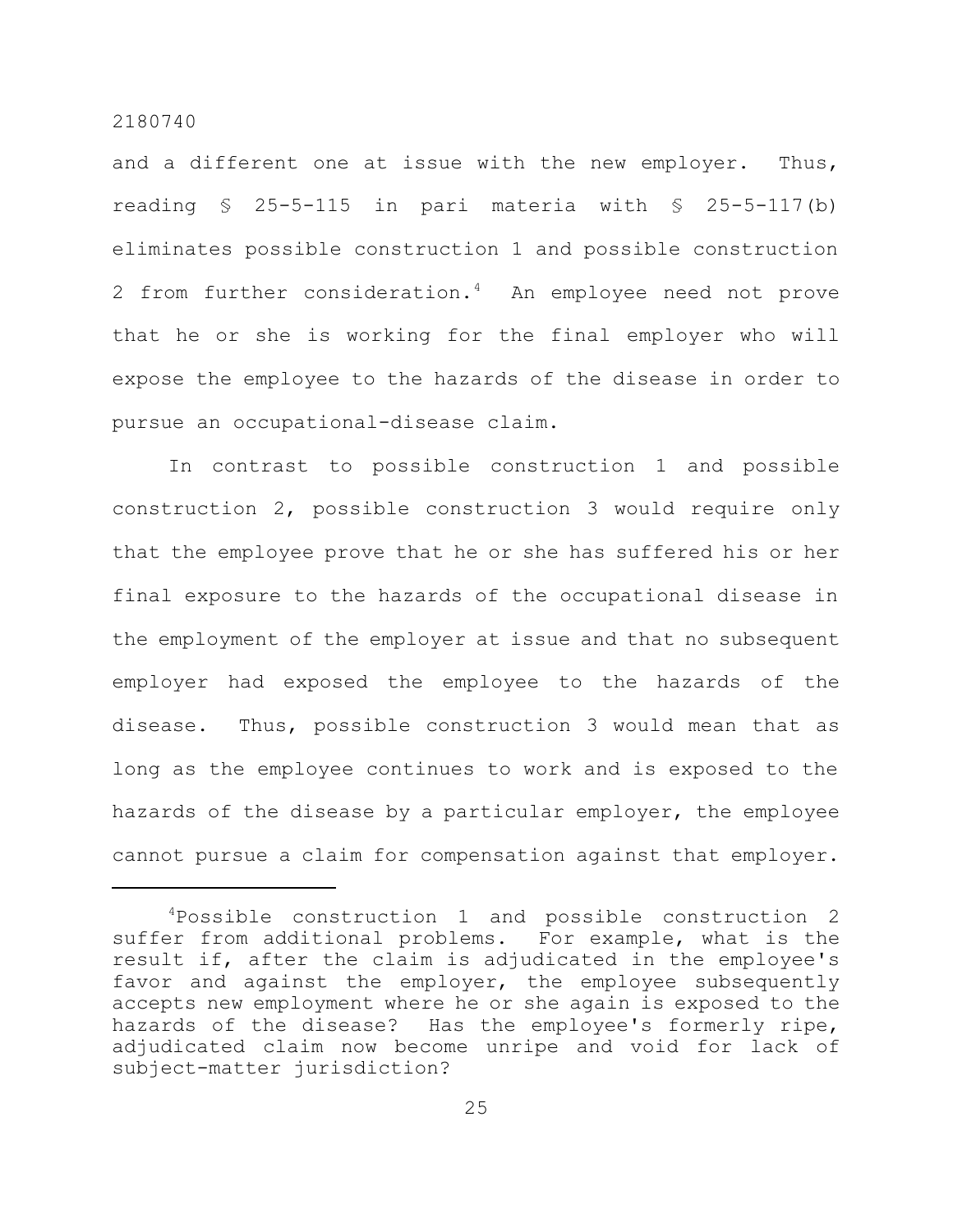Like possible construction 1 and possible construction 2, however, possible construction 3 is beset with problems. As noted above, assuming possible construction 3 is the proper construction, it would mean that an employee could not establish the date of his or her injury for purposes of pursuing a claim for medical expenses while he or she continued working for the employer at issue, at least until the employee could prove that the final exposure to the hazards of the disease had occurred. Also, possible construction 3 would appear to create an incentive to quit working for an employer simply so an occupational-disease claim could be pursued. And, possible construction 3 raises the question why the legislature would have intended for an employee who ceased working for employer X (who had exposed the employee to the hazards of the disease) and thereafter was employed by employer Y, who simply may not yet have exposed the employee to the hazards of the disease, could pursue a compensation claim against employer X while an employee who remained in the employment of employer X could not pursue a claim against employer X unless he or she could prove that his or her final exposure had occurred. See Green Bay Drop Forge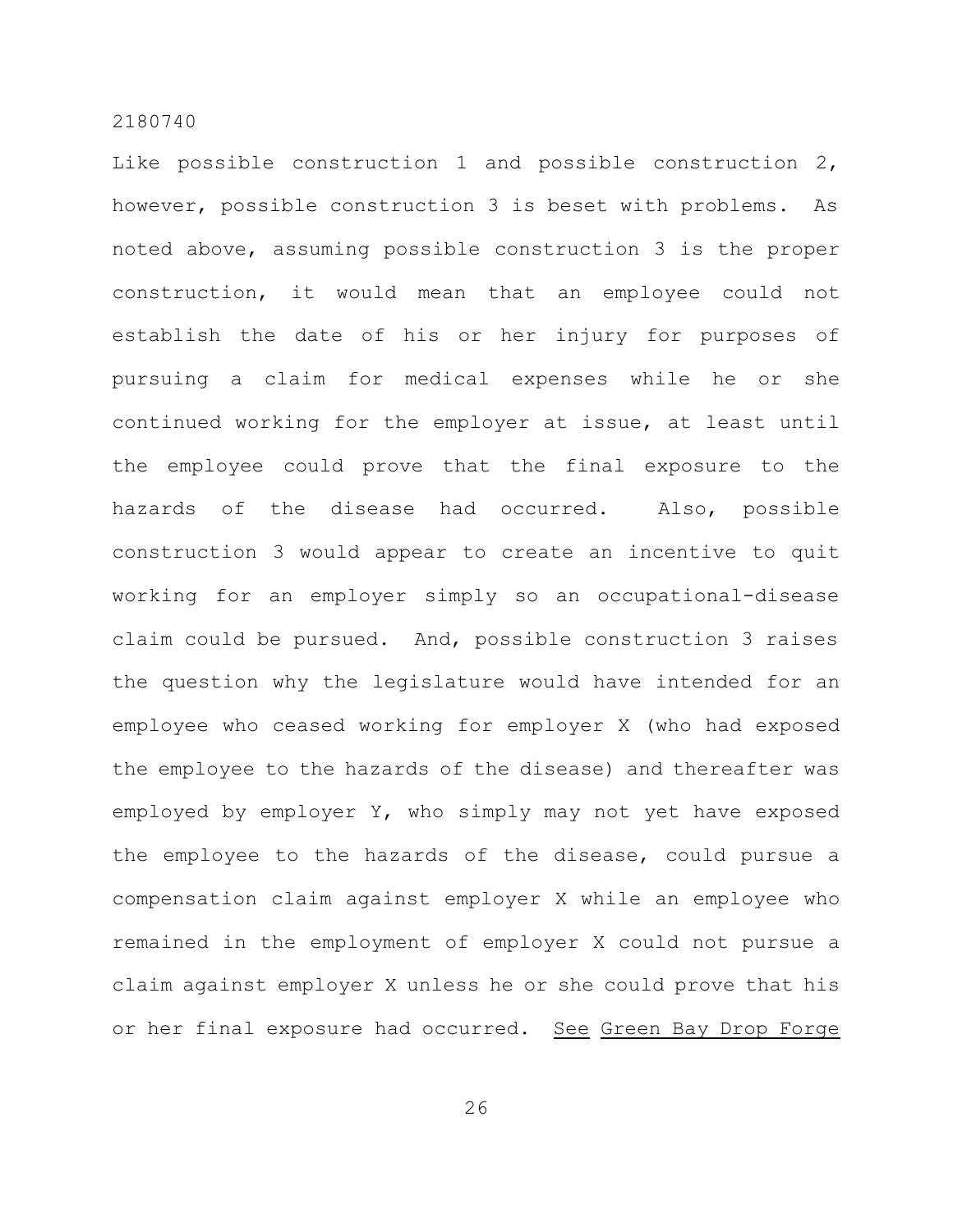Co. v. Industrial Comm'n, 265 Wis. 38, 48 & 49, 60 N.W.2d 409, 414 (1953) (describing such a scenario as leading to an "absurd result" that "the legislature could not have intended"). As to that question, Ala. Code 1975, § 25-5- 116(a), raises an additional issue. Section 25-5-116(a) provides:

"If compensation is payable for an occupational disease other than pneumoconiosis or radiation, the only employer liable, if any, shall be the employer in whose employment the employee was last exposed to the hazards of the disease. The employer who is liable shall not be entitled to contribution from any other employer of the employee except one who furnished workers' compensation for the employee during the employment of last exposure."

Before addressing § 25-5-116(a), however, which forms the basis for WMC's apportionment argument, we will discuss possible construction 4.

In contrast to possible construction 3, possible construction 4 encourages an employee to pursue an occupational-disease claim when the employee becomes aware that he or she has contracted the disease and suffered disablement –- rather than waiting for a final exposure to occur -- but does not penalize the employee for a delay in filing his or her claim provided that the claim is filed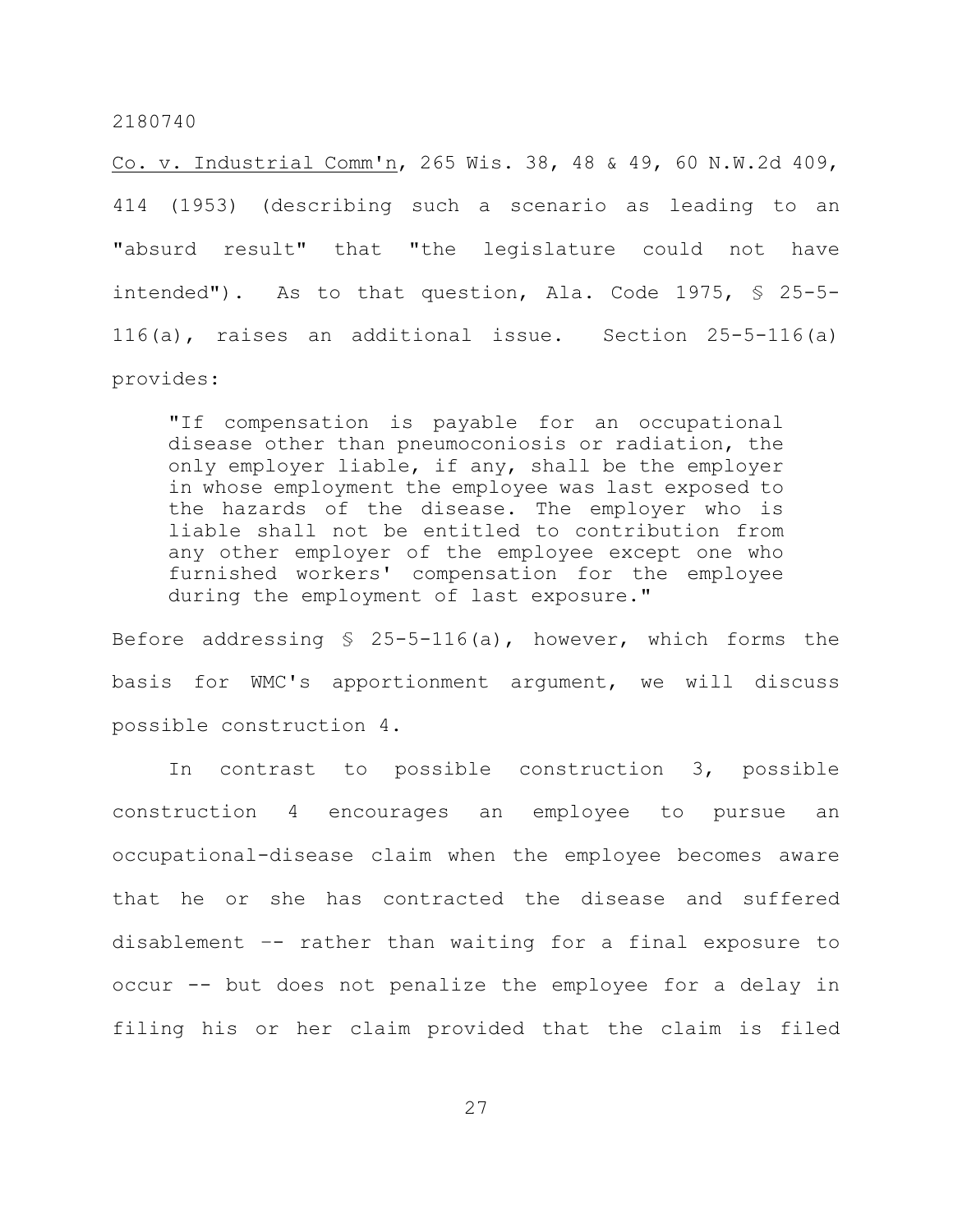within two years of the most recent exposure to the hazards of the disease.<sup>5</sup> See Chrysler Corp. v. Henley, 400 So. 2d 412, 416 (Ala. Civ. App. 1981) (Section 25-5-117 "does not limit or even purport to limit the amount of compensation an injured employee may be entitled to receive from his employer to that portion of the disabling disease accruing in the period of one year [now two years] next preceding the filing of the complaint and the date of last exposure to the hazards causing the disease. An employee seeking workmen's compensation benefits is entitled to all of the benefits permitted by law regardless of the date of filing of his claim within the statutory period."). Possible construction 4 is not in conflict with § 25-5-115 and provides no impediment to an employee's seeking payment of medical expenses while he or she continues working and is exposed to the hazards of the disease. And, among the posited constructions, possible

<sup>5</sup>By definition an occupational diseases must arise from the "normal working conditions" of the employee, see Ala. Code 1975, § 25-5-110(1), and, although the final exposure to the hazards of the disease may be the last day of work for a particular employee, see, e.g., Goodyear Tire & Rubber Co. v. Latta, 878 So. 2d 1181, 1186 (Ala. Civ. App. 2003), that is not always the case, see Dueitt v. Scott Paper Co., 695 So. 2d 40, 44 (Ala. Civ. App. 1996), and Singleterry v. ABC Rail Prods. Corp., 716 So. 2d 1241, 1242 (Ala. Civ. App. 1998).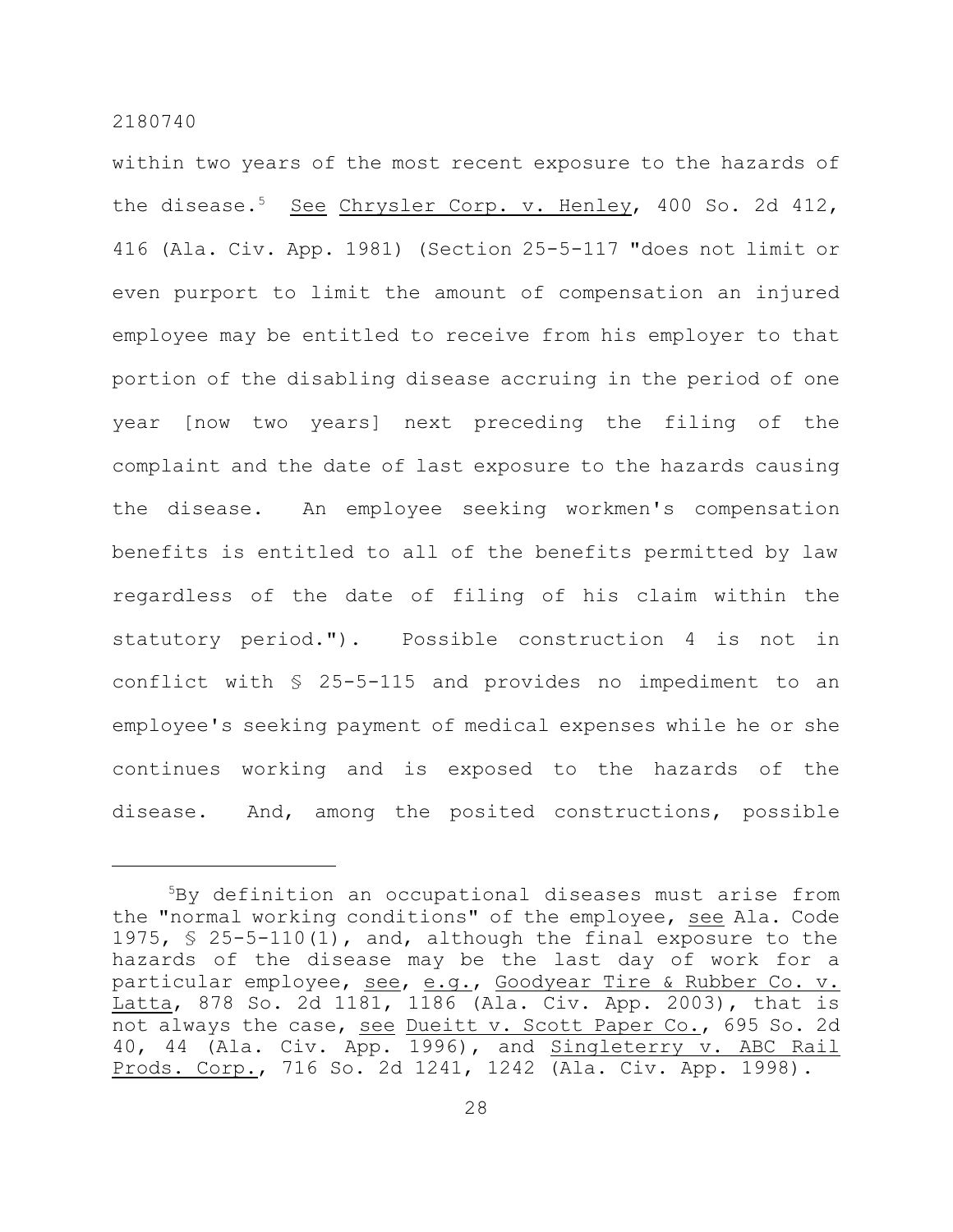construction 4 appears to be the most reasonable construction and the construction that best effectuates the beneficent purposes of the Act. However, WMC's argument suggests that such a construction would create a conflict between § 25-5- 117(b) and § 25-5-116(a) and our precedents discussing apportionment, specifically, Mays and Lolley. We disagree.

The first problem with WMC's argument regarding § 25-5- 116(a) is the unusual logic of using an apportionment argument to establish that a claim is not ripe. The question whether apportionment is permitted presumes that the liability of a defendant has been established, and we need read no further than the first clause of § 25-5-116(a) to support that conclusion: "If compensation is payable for an occupational disease ...." Thus, § 25-5-116(a) is addressing which employer is liable for a compensation claim that is due to be paid, not purporting to determine whether the compensation claim is due to be paid.

More importantly, § 25-5-116(a) provides that "the only employer liable" for the compensation that "is payable" is "the employer in whose employment the employee was last exposed to the hazards of the disease," as necessarily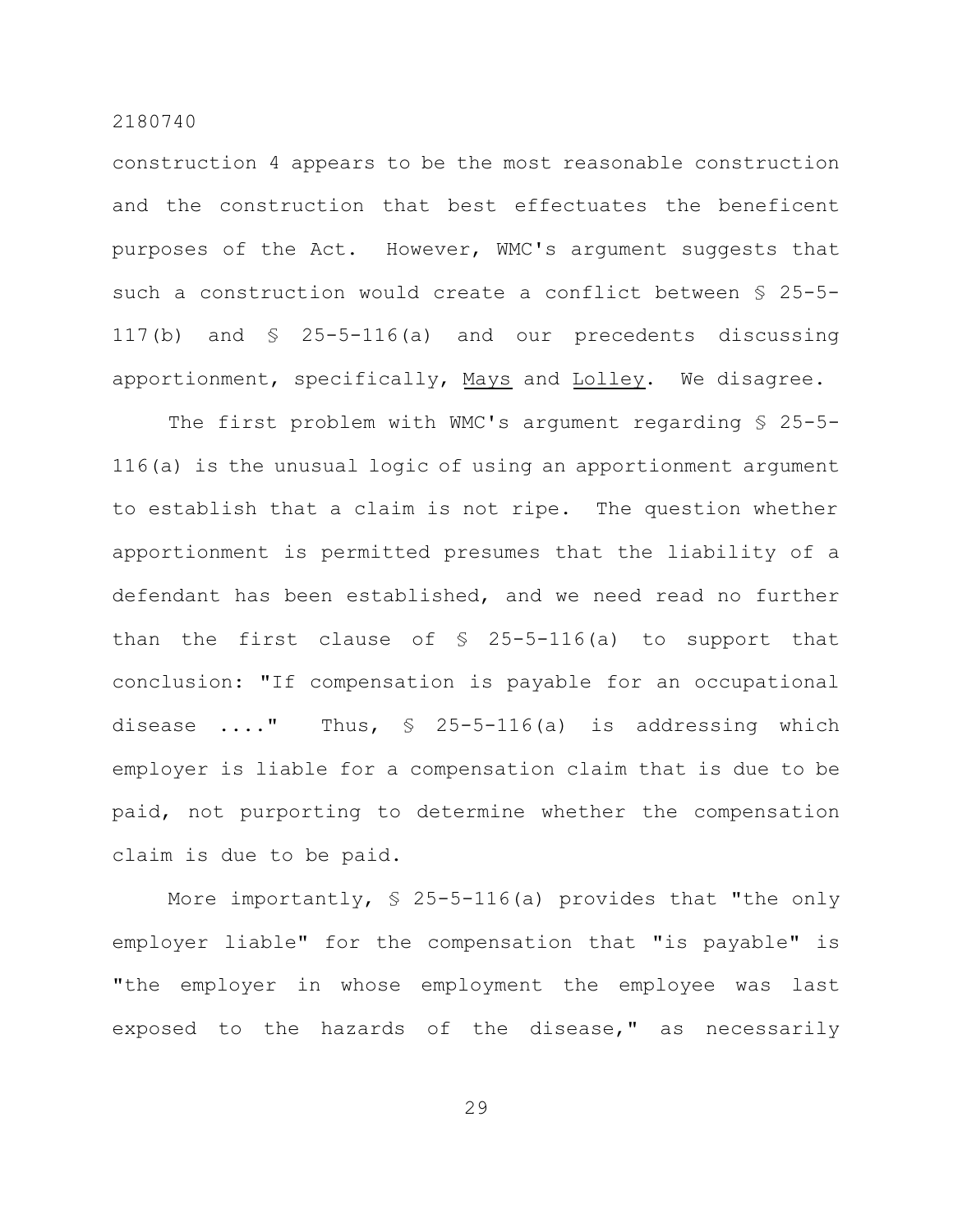determined when that claim was filed. See Green Bay Drop Forge Co., 265 Wis. at 50, 60 N.W.2d at 415 (affirming statutory construction that "'the last day of work for the last employer whose employment caused disability' ... mean[t] the last day of work before the filing of the application for compensation"). Nothing in the language of the first sentence of § 25-5-116(a) addresses the compensability of a subsequent claim filed against the same employer for additional injury resulting from subsequent exposure to the hazards of the disease or a claim filed against a subsequent employer who has exposed the employee to the hazards of the disease after the adjudication of a previous claim against another employer.<sup>6</sup> In other words, the first sentence of  $\S$  25-5-116(a) provides that when an employee has filed a claim and established that compensation is payable for his or her occupational disease, the employer who last exposed the employee to the hazards of the disease is "the only employer liable." As to such a compensation claim, this court has held that an employer may not seek apportionment of its liability to the employee among previous employers who merely had exposed the employee to the

 $6$ As noted above, the latter scenario is clearly contemplated by § 25-5-115.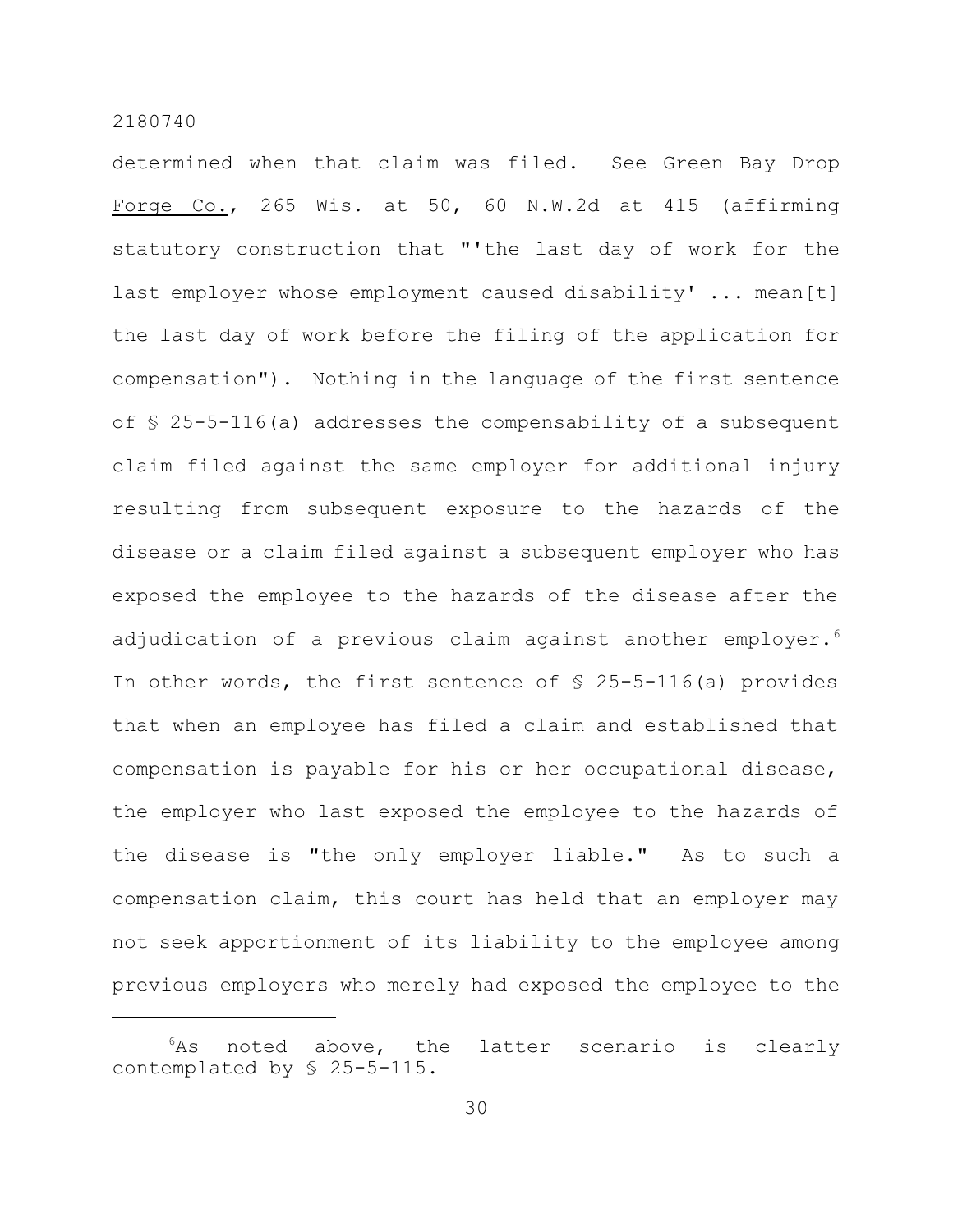hazards of the disease or insurers who had provided coverage during previous exposures. See Mays, 572 So. 2d at 473 (rejecting James River Corporation's argument that it "was error for the trial court to find James River completely liable for Mays's loss of hearing because documented and demonstrated prior loss of hearing occurred during prior employments"); Lolley, 893 So. 2d at 1211 (holding that the insurer that covered the employer when the last exposure of the employee to the hazard occurred was fully liable and that the employer's previous insurers during the employee's previous exposures were properly dismissed). However, we have not held that an occupational-disease claim is always limited to a single adjudicated claim despite any subsequent exposure to the hazards of the disease and additional harm caused by such exposure after that adjudication, whether the subsequent exposure is by the same employer against whom the previous claim was adjudicated or by another employer.<sup>7</sup> Thus, we

<sup>&</sup>lt;sup>7</sup>Compensation payments to be made to Barnes based on a previously filed occupational-disease claim are not at issue in this case. Barnes's most recent exposure to the hazards of the disease was purportedly during his employment by WMC, and his claim for compensation for his injury, as it existed when he filed his claim, is only against WMC. Thus, we need not decide, and do not address, any issue of contribution, the circumstances under which contribution would be proper, or the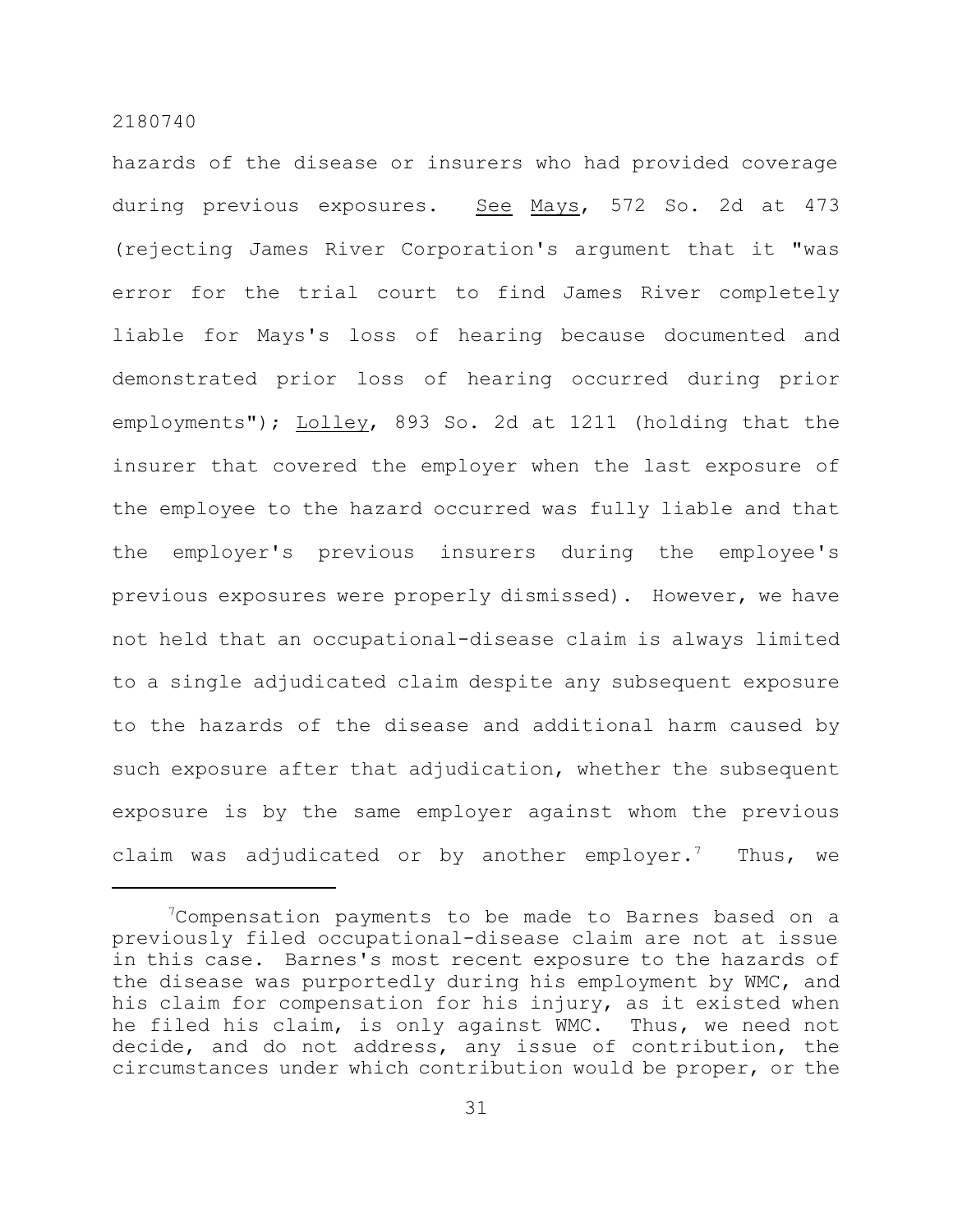reject WMC's contention that 25-5-116(a) and our precedents discussing apportionment support the conclusion that Barnes's claim is not ripe.

Finally, regarding WMC's argument that Barnes's claim is not ripe because he purportedly cannot establish that he has reached MMI,

"[a] claimant has reached MMI when 'there is no further medical care or treatment that could be reasonably anticipated to lessen the claimant's disability.' G.UB.MK. Constructors v. Traffanstedt, 726 So. 2d 704, 709 (Ala. Civ. App. 1998). '[M]aximum medical improvement is reached when the employee has recovered as much as medically possible from the wound such that the extent of permanent disability, if any, can be estimated.' 1 Terry A. Moore, Alabama's Workers' Compensation § 13:5, p. 502 (1998)(footnotes omitted). 'Maximum medical improvement does not mean complete cure or total recovery from the work-related injury.' Id."

Ex parte Phenix Rental Ctr., 873 So. 2d 226, 229 (Ala. 2003) (emphasis added).

The issue whether an employee has attained MMI is important for purposes of determining the extent of the employee's disability and the type of benefits an employee is entitled to receive for that disability. The Act provides for the payment of workers' compensation benefits both before and

relationship, if any, between the last sentence of § 25-5- 116(a) and § 25-5-115.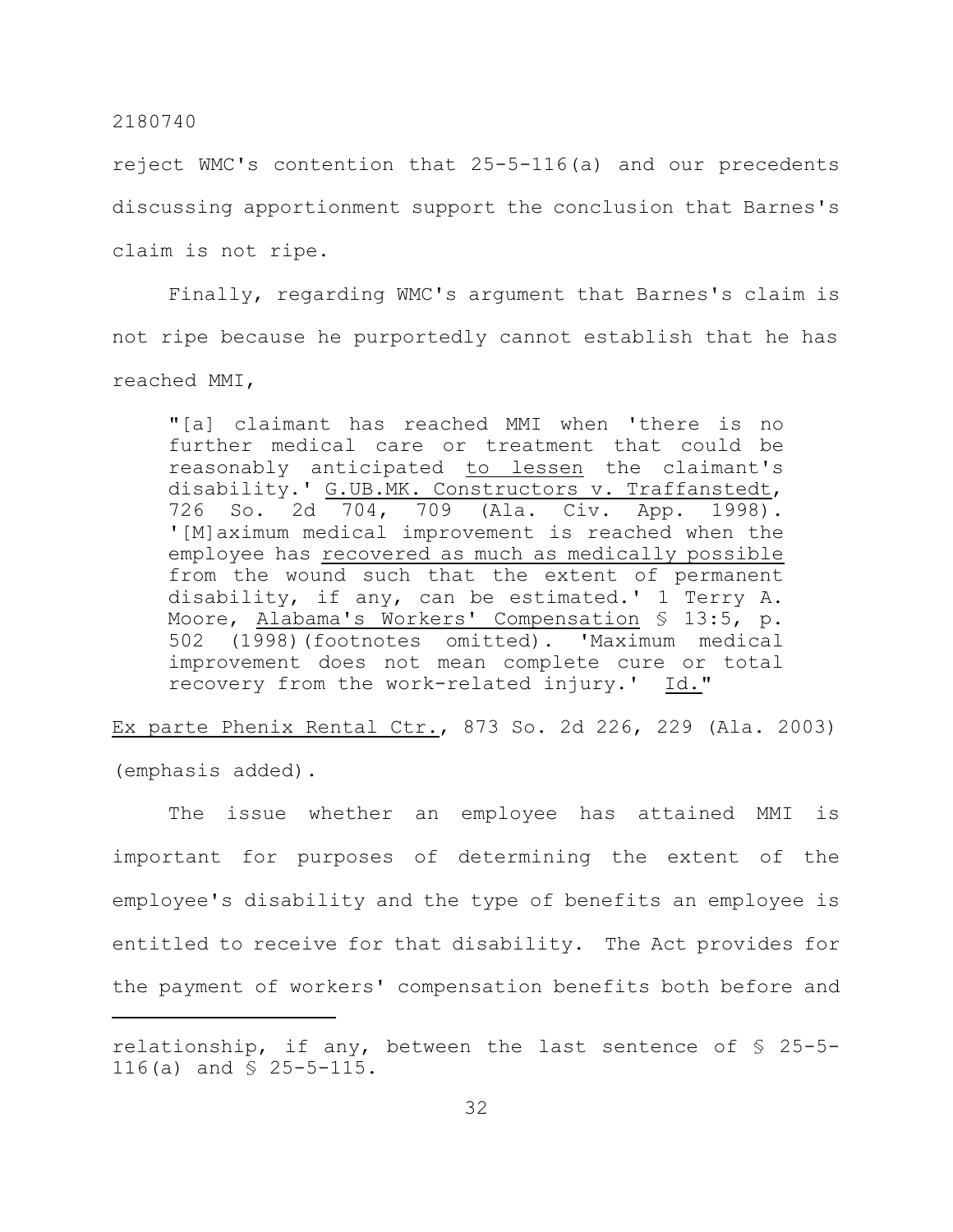after an employee has attained MMI -- temporary-disability benefits may be due from the date of the injury until the date of MMI, see Ex parte Moncrief, 627 So. 2d 385, 387-88 (Ala. 1993), and, "[b]efore a trial court can award permanent total or permanent partial disability benefits, the worker must have reached MMI." Hillery v. MacMillan Bloedel, Inc., 717 So. 2d 824, 825 (Ala. Civ. App. 1998); see also Ex parte Phenix Rental Ctr., 873 So. 2d at 229; Alabama By-Prods. Corp. v. Lolley, 506 So. 2d 343, 344 (Ala. Civ. App. 1987). Also, a claim for permanent-disability benefits generally is due to be dismissed as premature if an employee cannot prove or fails to prove that he or she has reached MMI. See, e.g., Ex parte Phenix Rental Ctr., 873 So. 2d at 235 ("[T]he record is devoid of any evidence indicating that, as of the time the trial judge issued his April 24, 2001, order finding Batiz to be 'totally and permanently disabled,' Batiz had in fact reached MMI, as that status is defined by the law. That is not to say that, under the state of the record, the trial judge could not have attempted a determination of some sort of temporary disability rating. He acted prematurely, however, in making a determination of permanent disability.").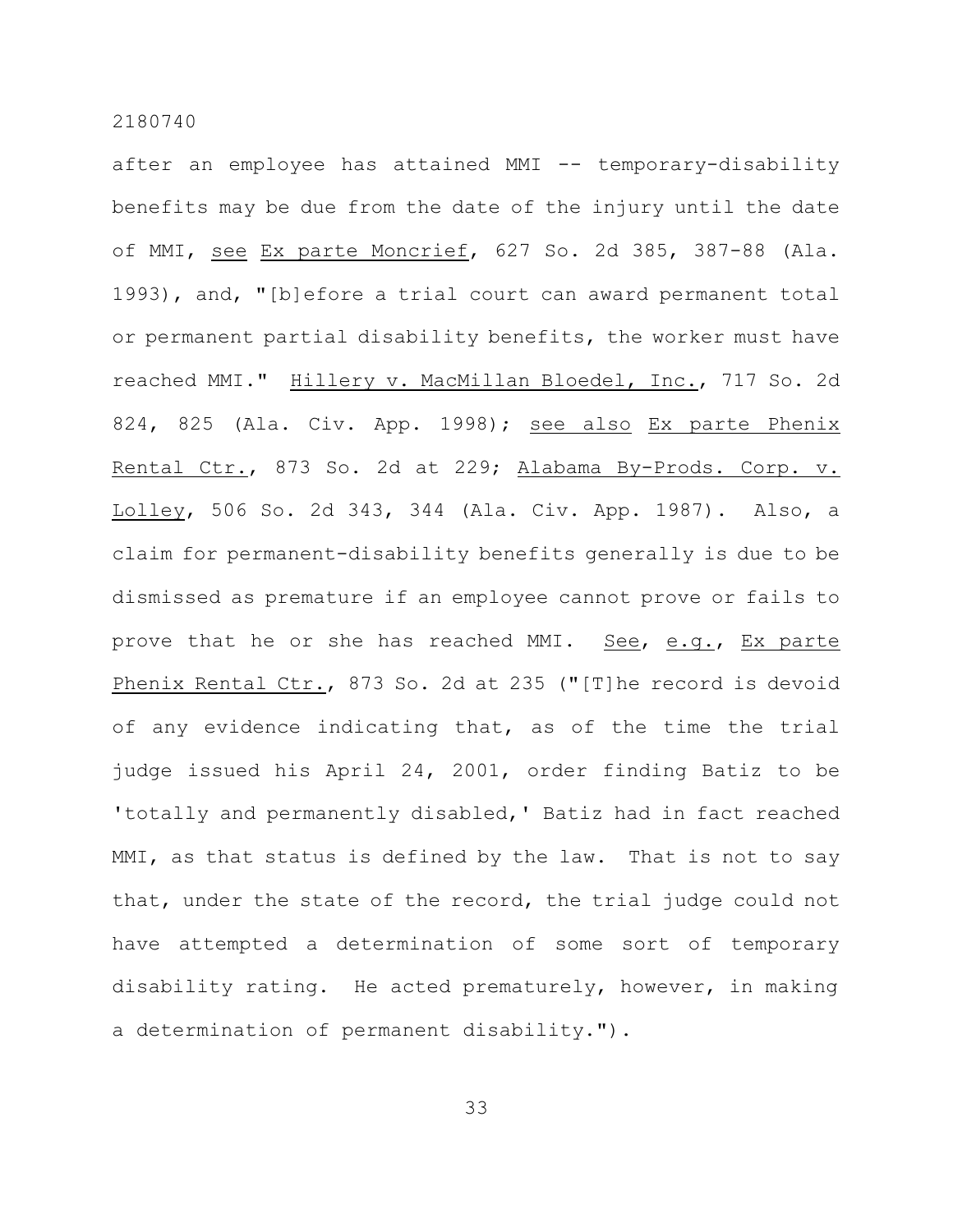In the present case, Barnes presented evidence from Dr. David that would support the conclusion that the hearing loss Barnes had suffered as of the filing of his complaint was caused by work-related noise and that such hearing loss "is most often permanent and no further medical care or treatment could be reasonably anticipated to medically treat ... Barnes or lessen his impairment or disability." Thus, in opposition to WMC's motion for a summary judgment, Barnes presented evidence indicating that he had reached MMI insofar as the injury he had suffered when he filed his complaint (or at least a date certain in relation thereto) because that evidence indicates that "'there is no further medical care or treatment that could be reasonably anticipated to lessen [his] disability[,]' G.UB.MK. Constructors v. Traffanstedt, 726 So. 2d 704, 709 (Ala. Civ. App. 1998)," and that Barnes "'has recovered as much as medically possible from the [injury] such that the extent of permanent disability, if any, can be estimated.' 1 Terry A. Moore, Alabama's Workers' Compensation § 13:5, p. 502 (1998)(footnotes omitted)." Ex parte Phenix Rental Ctr., 873 So. 2d at 229. The fact that Barnes's condition might worsen based on subsequent exposures to work-